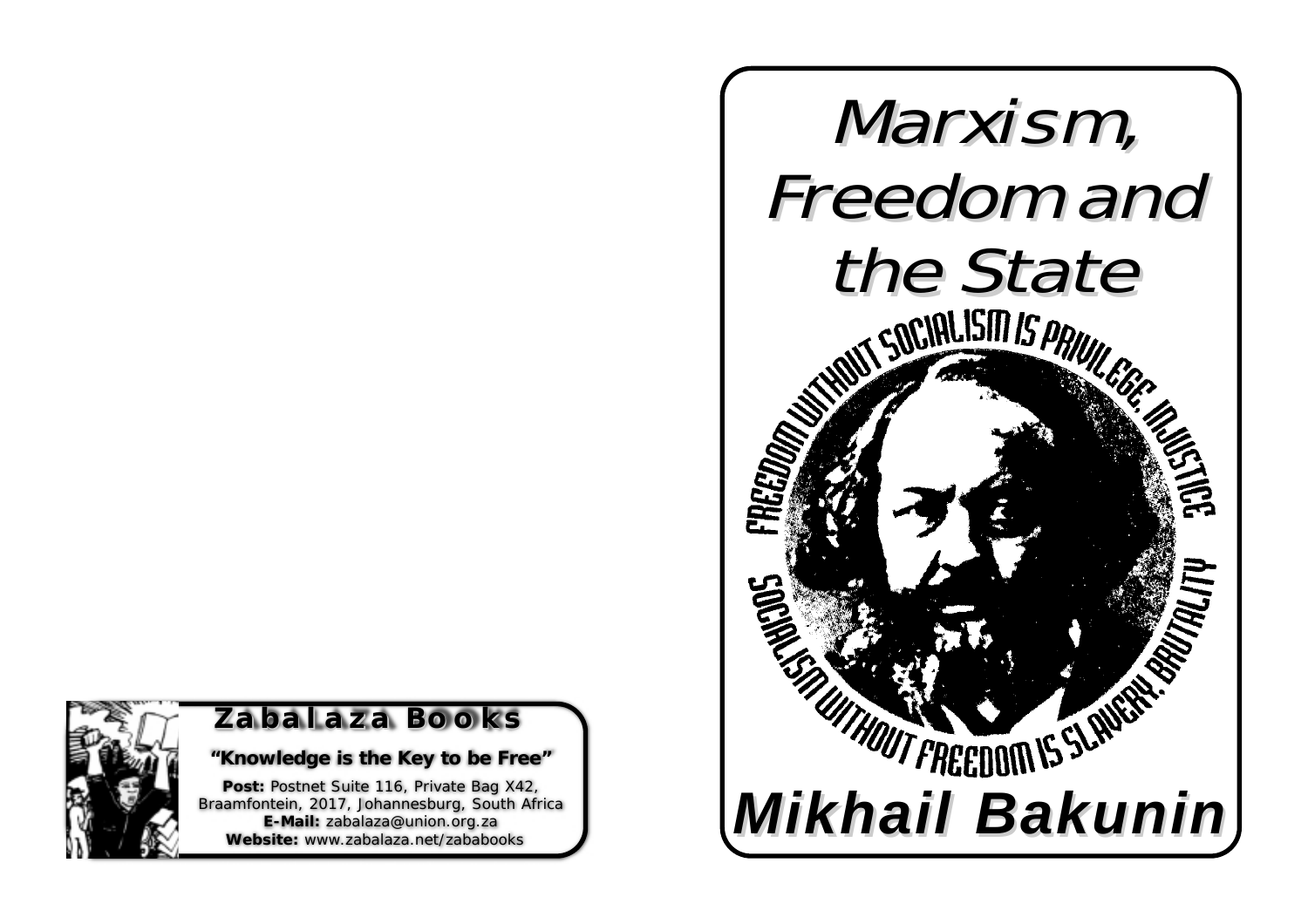## **Marxism, Freedom & the State - Page 44 Marxism, Freedom & the State - Page 44**

**13.** A satiric allusion to the reference to Marx by Sorge, the German-American delegate, at the Hague Conference.

**14.** Compare James Burnham's theory in his *Managerial Revolution.* **15.** i.e., 1872.

**16.** This sentence is, of course, purely ironical.

**17.** Radicals - the more progressive wing of the Liberals, and standing for social reform and political equalitarianism, but not for the abolition of private property, or of the wage system. Hence they were not Socialists. The Labour Party of today has inherited much of their policy.

**18.** Written in September, 1870.

**19.** The Marxists and the Lassalleans. They united in 1875.

**20.** In a previous passage, Bakunin had said that Mazzini, like the Marxists, wanted to use the 'people's strength whereby to gain political power.

**21.** This is essentially the line put forward today by Labour politicians, especially when, in Australia, they are asking for increased powers for the Federal Government.

**22.** Followers of Auguste Comte (1798-1857) founder of the science of Sociology. In his later writings Comte advocated a Religion of Humanity, to be led by a sort of agnostic secular priesthood consisting of scientific intellectuals, who would act as the moral and spiritual guides of a new social order.

*Liberty for all, and a natural respect for Liberty for all, and a natural respect for that liberty: such are the essential conditions of international solidarity. conditions of international solidarity.*

## **- Bakunin - Bakunin**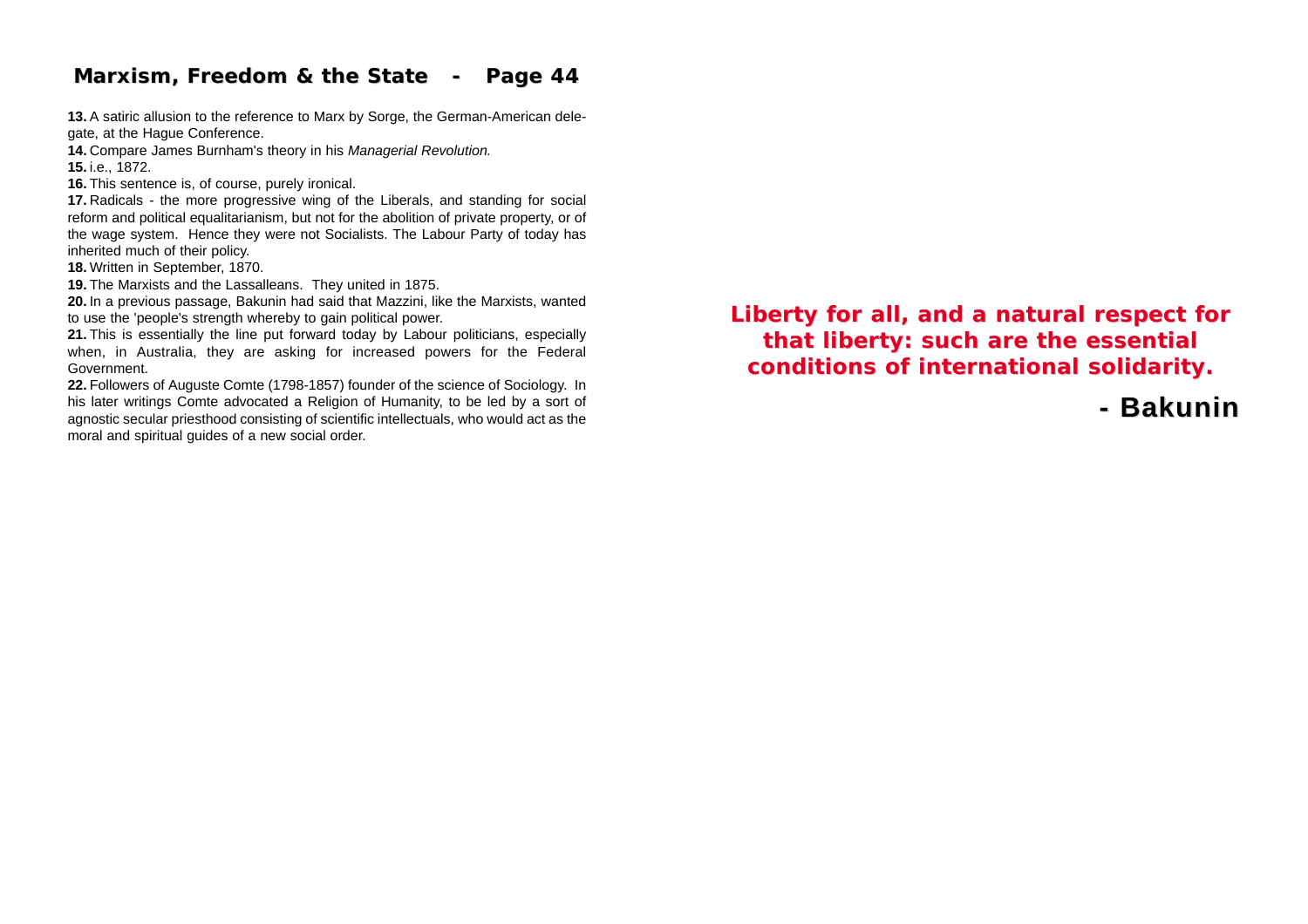## ! **Footnotes Footnotes**

- **1.** That is, the Marxians.
- **2.** i.e., 1871.
- **3.** Historical Materialism.

**4.** Lassalle lived 1825-64; a brilliant demagogue, he popularised (or vulgarised) Marx's teachings and launched the Social Democratic Movement in Germany. His organisation, the General Association of German Workers, united with the Marxists in 1875.

**5.** Bakunin's use of the term "supreme end of history" (in the sense of aim or objective), must not be taken to have a teleological signification, that is, taken to mean that he considered that the nature of things is such that there is a cosmic aim or purpose which informs the whole cosmic activity. Such a theory inevitably involves the notion of some directive intelligence behind Nature, and this, as a materialist, Bakunin absolutely denied. He means by "supreme end of history" simply the ideal at which the human race should aim, as defined by him a few lines further on in the text. As he said in another passage of his works, man is part of universal Nature and cannot fight against it; "But by studying its laws, by identifying himself in some sort with them, transforming them by a psychological process proper to his brain, into ideas and human convictions, he emancipates himself from the triple yoke imposed on him firstly by external Nature, then by his own individual inward Nature, and finally by the society of which he is the product." (Michael Bakunin and Karl Marx, p. 337.)

**6.** Bakunin wrote some years before Pasteur's discovery of a cure for this disease. **7.** This, of course, is an exaggeration on Bakunin's part. Such vandalism was not common. It was the political convulsions, barbarian invasions, and endless wars, foreign and civil, that caused the decline of culture. The Christians tended to neglect and ignore the classical culture rather than persecute it. Of course, it is true that the decline and practical extinction of the ancient culture greatly impaired intellectual progress.

**8.** Babeuf (1762-97) formed conspiracy of "Equals" to seize power in France and introduce an authoritarian equalitarian Communism. Plot discovered and conspirators executed.

**9.** Blanc, Louis (1811-82) advocated State Socialism in France, particularly in the period 1840-50.

**10.** Written in September, 1870.

**11.** Thiers, Adolphe (1797-1877), President of the Third Republic in 1871-3. He was primarily responsible for the ruthless suppression of the Paris Commune.

**12.** It should be kept in mind in reading this and the paragraphs concerning the United States, that they were written in 1867 not long after the close of the Civil War. At that time it was not as easy to see as it is now, that the Republican Party was not really a "Party of Liberation" but the Party of Industrial Capitalism, and that the Civil War was fought, not to "emancipate the slaves" but merely to decide whether they should continue as chattel slaves or change their status to that of wage-slaves.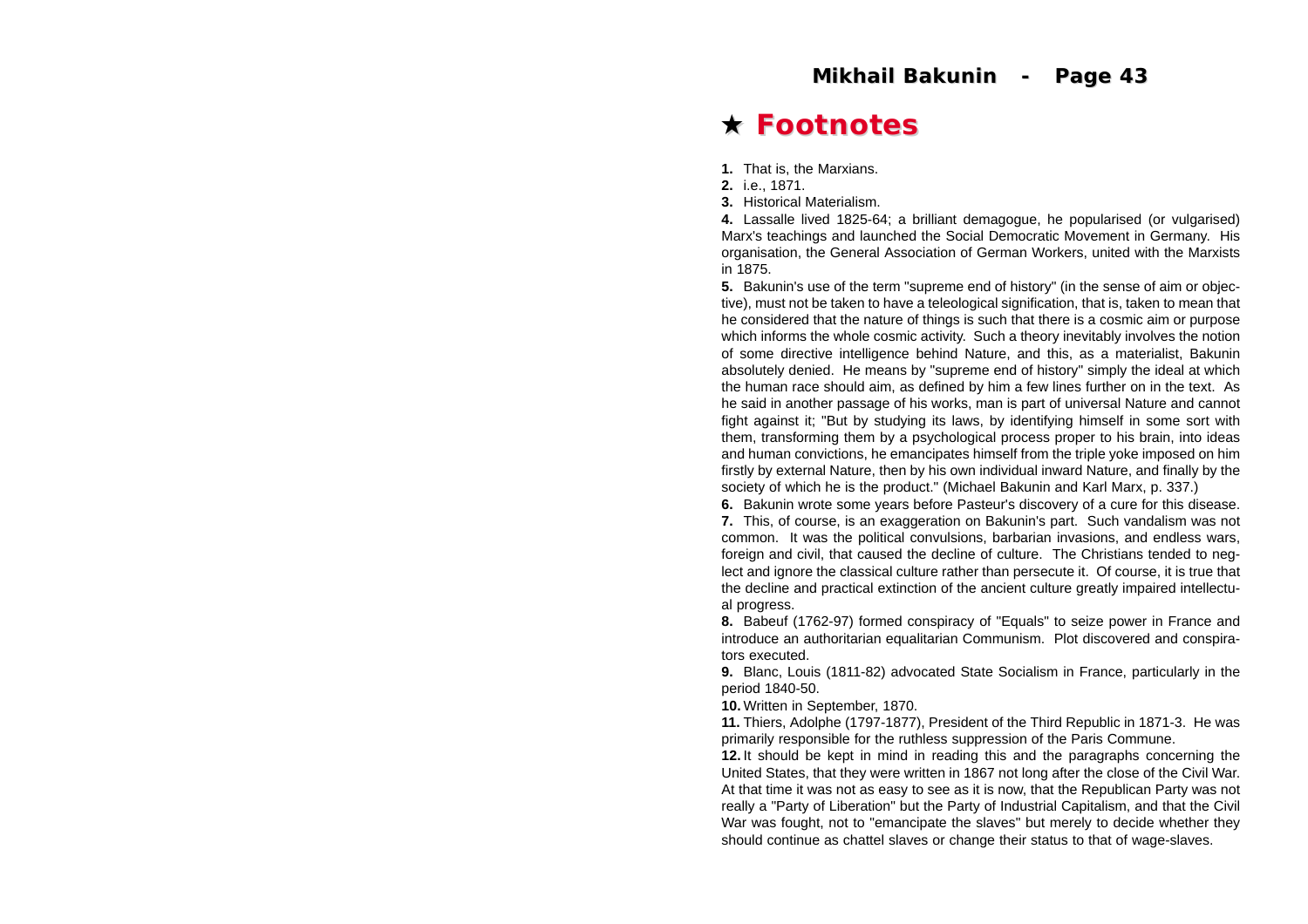## ! **Appendix Appendix**

In I. Berlin's *Karl Marx: His Life and Environment* (Home University Library) are reprinted some passages of Bakunin's writing which I have not seen elsewhere and which emphasise his views on the State, and other passages on the character of Marx. The first selection is as follows:

*"We revolutionary anarchists are the enemies of all forms of State and State organisations... we think that all State rule, all governments being by their very nature placed outside the mass of the people, must necessarily seek to subject it to customs and purposes entirely foreign to it. We therefore declare ourselves to be foes... of all State organisations as such, and believe that the people can only be happy and free, when, organised from below by means of its own autonomous and completely free associations, without the supervision of any guardians, it will create its own life."*

*"We believe power corrupts those who wield it as much as those who are forced to obey it. Under its corrosive influence some become greedy and ambitious tyrants, exploiting society in their own interest, or in that of their class, while others are turned into abject slaves. Intellectuals, positivists, [22] doctrinaires, all those who put science before life ... defend the idea of the state as being the only possible salvation of society - quite logically since from their false premises that thought comes before life, that only abstract theory can form the starting point of social practice ... they draw the inevitable conclusion that since such theoretical knowledge is at present possessed by very few, these few must be put in possession of social life, not only to inspire, but to direct all popular movements, and that no sooner is the revolution over than a new social organisation must at once be set up; not a free association of popular bodies ... working in accordance with the needs and instincts of the people, but a centralised dictatorial power, concentrated in the hands of this academic minority, as if they really expressed the popular will... The difference between such revolutionary dictatorship and the modern State is only one of external trappings. In substance both are a tyranny of the minority over a majority in the name of the people - in the name of the stupidity of the many and the superior wisdom of the few; and so they are equally reactionary, devising to secure political and economic privilege to the ruling minority and the ... enslavement of the masses, to destroy the present order only to erect their own rigid dictatorship on its ruins." (pp. 205-6)*

# Marxism, Freedom and the State

**Translated and Edited with a Translated and Edited with a Biographical Sketch by K. J. Kenafick Biographical Sketch by K. J. Kenafick** 

*TO THE MEMORY OF J. W. (Chummy) FLEMING WHO, FOR NEARLY SIXTY YEARS UPHELD THE CAUSE OF FREEDOM AT THE YARA BANK OPEN AIR FORUM MELBOURNE, AUSTRALIA*

*- K. J. Kenafick - K. J. Kenafick*

## *Table of Contents Table of Contents*

| $\star$ Foreword                    | Page 4  |
|-------------------------------------|---------|
| $\star$ Life of Bakunin             | Page 6  |
|                                     |         |
| 1. Introductory                     | Page 13 |
| 2. Marxist Ideology                 | Page 15 |
| 3. The State and Marxism            | Page 18 |
| 4. Internationalism and the State   | Page 27 |
| 5. Social Revolution and the State  | Page 31 |
| 6. Political Action and the Workers | Page 37 |
|                                     |         |
|                                     |         |

★ Appendix Page 42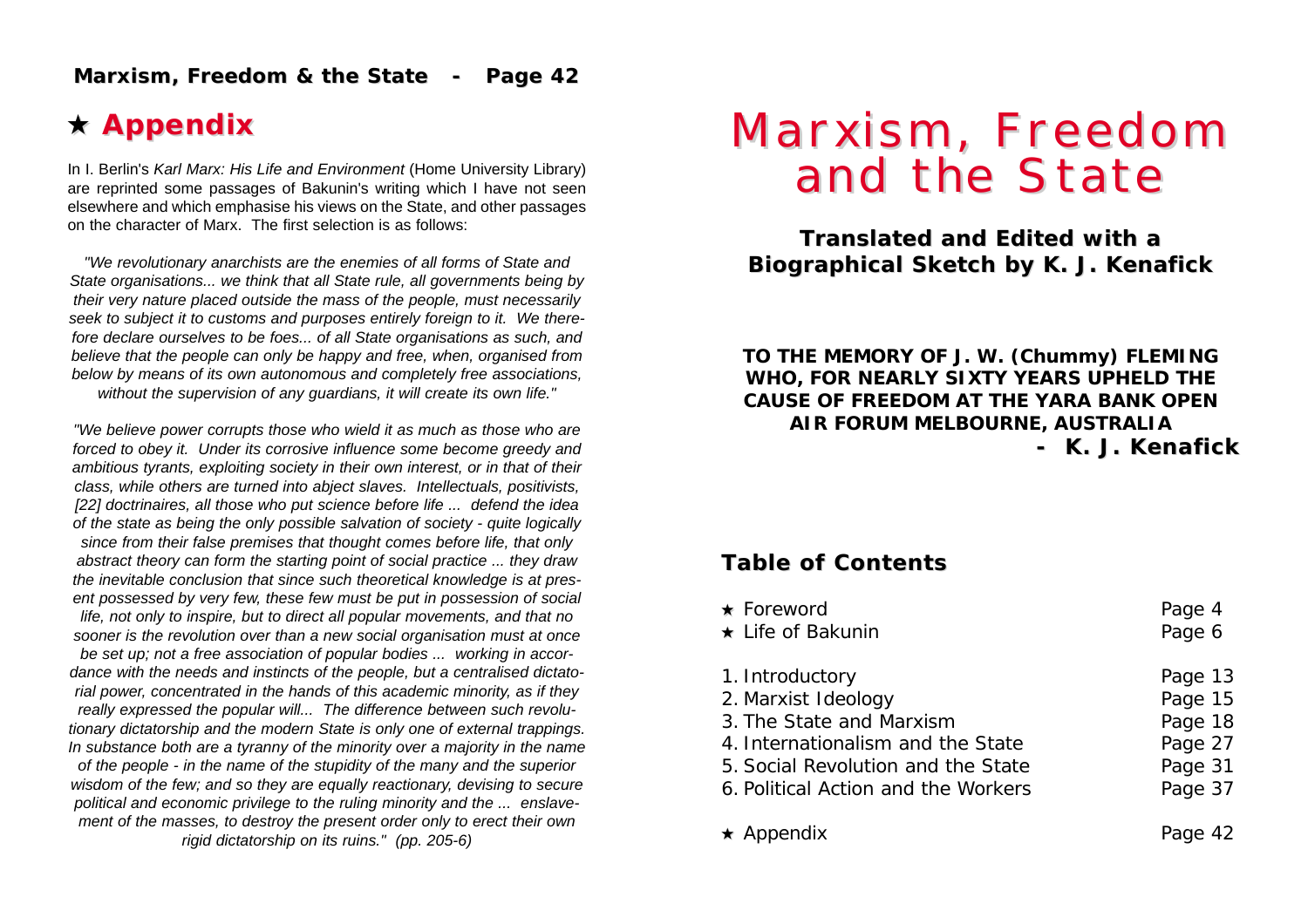## **Marxism, Freedom & the State - Page 4 Marxism, Freedom & the State - Page 4 Mikhail Bakunin - Page 41 Mikhail Bakunin - Page 41**

## ! **Foreword Foreword**

In my book *Michael Bakunin and Karl Marx*, I stated in a footnote that I intended to reprint certain passages from Bakunin in a booklet to be entitled *Marxism, Anarchism and the State*. The present work is a fulfillment of that intention; but I have slightly altered the title, because on reflection, I felt that Bakunin was here treating of wider and deeper matters than merely the merits of one political philosophy as against another. He was treating of the whole question of man's freedom in relation to society, to the community.

This question is the supreme question of our generation. On its solution depends the fate of the human race; for if the answer to the question of man's freedom in relation to the community is to be the totalitarian answer that he has none, then indeed can the march of human progress be said to have come to its end. And that end, bearing in mind the circumstances of this atomic age can only be amidst war and universal destruction.

In many parts of his writings, Bakunin has given his views on the nature and possibilities of human freedom - which he sharply differentiated from egoism and self centred individualism. Apart from that reproduced on the first page of the extracts, perhaps the best definition he has given is that couched in the following words:

"We understand by liberty, on the one hand, the development, as complete as possible of all the natural faculties of each individual, and, on the other hand, his independence, not as regards natural and social laws but as regards all the laws imposed by other human wills, whether collective or separate.

"When we demand the liberty of the masses, we do not in the least claim to abolish any of the natural influences of any individual or of any group of individuals which exercise their action on them. What we want is the abolition of artificial, privileged, legal, official, influences." (*Michael Bakunin and Karl Marx*, p. 300)

With this view of liberty is linked Bakunin's view of authority, which he by no means equates with organisation and self-discipline, which, in themselves, he regarded as very desirable. What he meant by "authority", namely the *right* to command or to enforce obedience, was considered by him to be fundamentally of religious origin. The idea of an authoritarianism that it is our *duty* to obey authority, is derived, according to his theory from religious origins, even when it has later taken political forms. Hence the opposition to religion, which takes a prominent position in his writings, much more so than in those of the Marxians, and which sometimes is rather violently expressed.

There is also another reason for the criticism of religion and churches that is to be found so frequently in his writings, and that is the close connection between religion and the State which distinguishes the Hegelian philosophy, against which Bakunin had rebelled. It is pointed out by Gide and Rist: "The State, according to Hegel, is an aggression of the spirit realising itself in the conscience of the world, while nature is an expression of the same spirit without the conscience, an *alter ego* - a spirit in bondage. God moving in the world has made the State possible. Its foun-

masses and exploit them. To whomsoever doubts it, we should only have to show what is happenings in Germany, where the organs of Social Democracy sing hymns of joy on seeing a Congress (at Eisenach) of professors of bourgeois political econ omy recommending the proletariat of Germany to the high and paternal protection of States and in the parts of Switzerland where the Marxian programme prevails, at Geneva, Zurich, Basel, where the International has descended to the point of being no longer anything more than a sort of electoral box for the profit of the Radical bour geois. These incontestable facts seem to me to be more eloquent than any words.

They are real and logical in this sense that they are a natural effect of the triumph of Marxian propaganda. And it is for that reason that we fight the Marxian theories to the death, convinced that if they could triumph throughout the International, they would certainly not fail to kill at least its spirit everywhere, as they have already done in very great part in the countries just mentioned.

The instinctive passion of the masses for economic equality is so great that if they could hope to receive it from the hands of despotism, they would indubitably and without much reflection do as they have often done before, and deliver them selves to despotism. Happily, historic experience has been of some service even with the masses. Today, they are beginning everywhere to understand that no des potism has nor can have, either the will or the power to give them economic equali ty. The programme of the International is very happily explicit on this question. *The emancipation of the toilers can be the work only of the toilers themselves.*

Is it not astonishing that Marx has believed it possible to graft on this neverthe less so precise declaration, which he probably drafted himself, his *scientific Socialism?* That is to say, the organisation and the government of the new society by Socialistic scientists and professors - the worst of all despotic government!

But thanks to this great beloved "riff raff" of the common people, who will oppose themselves, urged on, by an instinct invincible as well as just, to all the governmen talist fancies of this little working-class minority already properly disciplined and mar shalled to become the myrmidons of a new despotism, the *scientific Socialism* of Marx will always remain as a Marxian dream. This new experience, more dismal perhaps than all past experiences, will be spared society, because the proletariat in general, and in all countries is animated today by a profound distrust against what is political and against all the politicians in the world, whatever their party colour, all of them having equally deceived, oppressed, exploited - the reddest Republicans just as much as the most absolutist Monarchists.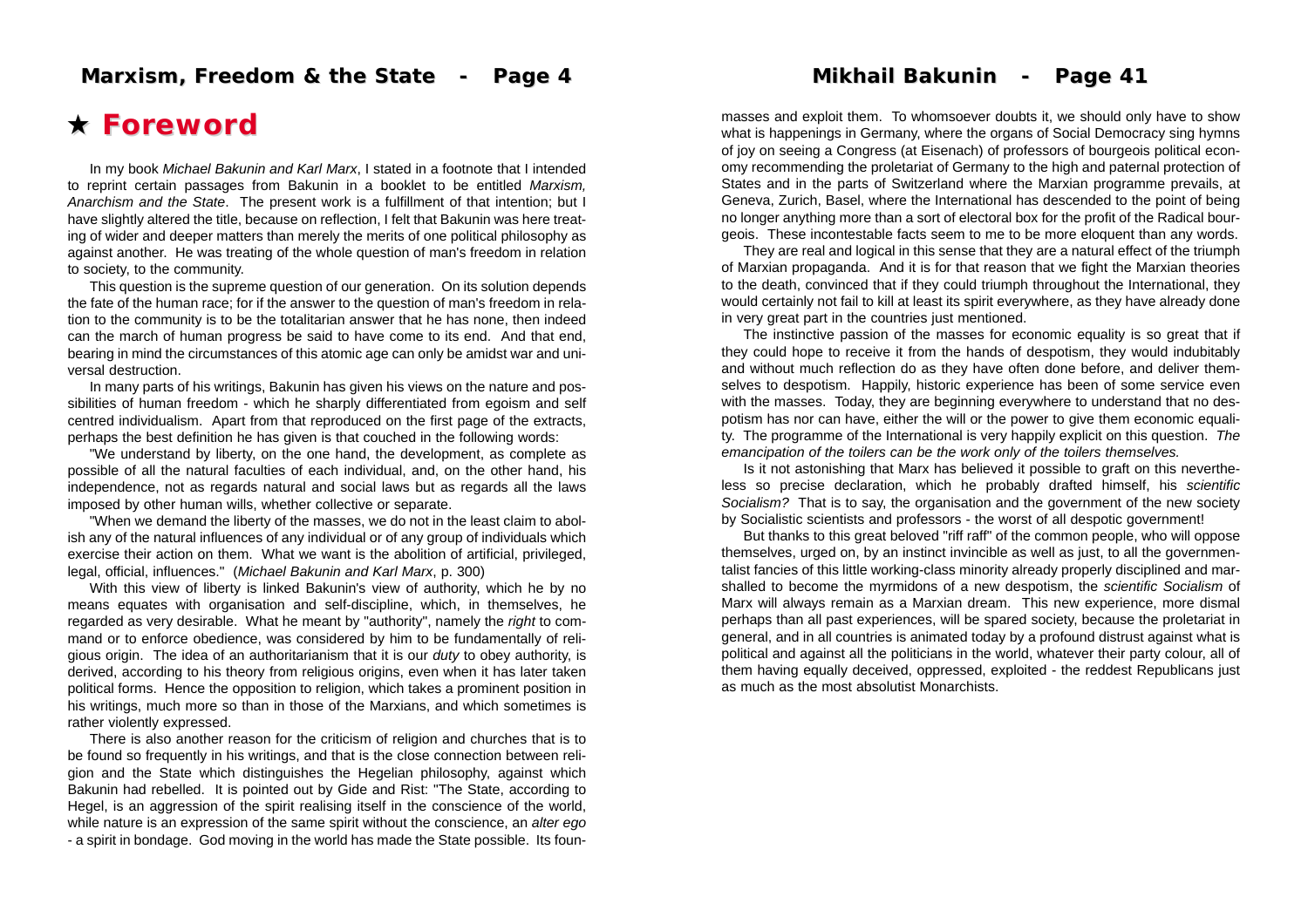much passion as do today the workers of the great Mediterranean countries, France, Spain, Italy, as well as the Dutch and Belgian workers.

Meanwhile we recognise the perfect right of the German workers to go the way that seems to them best, provided that they allow us the same liberty. We recognise even that it is very possible that by all their history, their particular nature, the state of their civilisation and their whole situation today, they are forced to go this way. Let then the German, American and English toilers try to win political power since they desire to do so. But let them allow the toilers of other countries to march with the same energy to the destruction of all political power. Liberty for all, and a natural respect for that liberty; such are the essential conditions of international solidarity.

The German Social Democratic Labour Party founded in 1869 by Liebknecht and Bebel, under the auspices of Marx, announced in its programme that *the conquest of political power was the preliminary condition of the economic emancipation of the proletariat*, and that consequently the immediate object of the party must be the organisation of a widespread legal agitation for the winning of universal suffrage and of all other political rights; its final aim, the establishment of the great pan-German and so-called People's State.

Between this tendency and that of the Alliance [Bakunin's organisation] which rejected all political action, not having as immediate and direct objective the triumph of the workers over Capitalism, and as a consequence, the abolition of the State, there exists the same difference, the same abyss, as between the proletariat and the bourgeoisie. The Alliance, taking the programme of the International seriously, had rejected contemptuously all compromise with bourgeois politics, in however Radical and Socialist a guise it might do itself up, advising the proletariat as the only way of real emancipation, as the only policy truly salutary for them, the exclusively *negative* policy of the demolition of political institutions, of political power, of government in general, of the State, and as a necessary consequence the international organisation of the scattered forces of the proletariat into revolutionary power directed against all the established powers of the bourgeoisie.

The Social Democrats of Germany, quite on the contrary, advised an the workers so unfortunate as to listen to them, to adopt, as the immediate objective of their association, legal agitation for the preliminary conquest of political rights; they thus subordinate the movement for economic emancipation to the movement first of all exclusively political, and by this obvious reversal of the whole programme of the International, they have filled in at a single stroke the abyss they had opened between proletariat and bourgeoisie. They have done more than that; they have tied the proletariat in tow with the bourgeoisie. For it is evident that all this political movement so boosted by the German Socialists, since it must precede the economic revolution, can only be directed by the bourgeois, or what will be still worse, *by workers transformed into bourgeois by their ambition and vanity*, and, passing in reality over the head of the proletariat, like all its predecessors, this movement will not fail once more to condemn the proletariat to be nothing but a blind instrument inevitably sacrificed in the struggle of the different bourgeois parties between themselves for the conquest of political power, that is to say, for the power and right to dominate the dation is in the might of reason realising itself in will. It is necessary to think of it not merely as a given State or a particular institution, but of its essence or idea as a real manifestation of God. Every State, of whatever kind it may be, partakes of this divine essence." (*A History of Economic Doctrines*, p. 435)

Now this close identification of the spirit of God and the spirit of the State is reason enough why Bakunin, as an enemy the State, should also have considered it necessary to attack religion. Thus, the term "God and the State" later applied by its editors to a fragment of his works, is quite fitting. The Marxians, on the other hand, as adherents of the State, and as champions of authority, found no such necessity for making a frontal attack on religion, and encountered accordingly much less of the animosity of religiously-minded people than was the fate of the Anarchists.

Opinions may differ in the Socialist movement itself as to the relative importance to be given to the discussion of the religious questions; but the matter is mentioned here only in order to explain Bakunin's attitude and to show that it had a logical development, whether or not it were the best tactic to pursue, and whether or not its fundamental assumptions were correct.

As will be indicated in more detail in the following biography, the extracts printed in this volume are taken mainly from those writings of Bakunin touching on his controversy with Marx and therefore belong to the years 1870-72; but the passages dealing with the nature and characteristics of the State in general are mostly taken from *Federalism, Socialism and Anti-Theologianism* written in 1867, and based, as the title indicates, on the above-mentioned close connection, to his mind, between the State and religion.

It is not only the question of the relation of Marxian doctrines to those of freedom and of the State, so much discussed in the following pages that gives them interest and importance, but also the light they throw on the system that now exists in Soviet Russia, and which calls itself "Socialist" and "democratic", where it is, in reality, neither the one nor the other, but essentially capitalistic and totalitarian or, as Bakunin expressed it in a passage to be quoted later "all work performed in the employ of the State". Bakunin showed in the early seventies of the nineteenth century that such a system *must* result if it is attempted to transform society on an authoritarian basis; the existence in the middle of the twentieth century of that portentious phenomenon, the Soviet Government, has proved him up to the hilt to be right. In the words of his friend and collaborator, James Guillaume, "How could one want an equalitarian and free society to issue from an authoritarian organisation? It is impossible."

> **Melbourne, 1950. Melbourne, 1950. K. J. Kenafick K. J. Kenafick**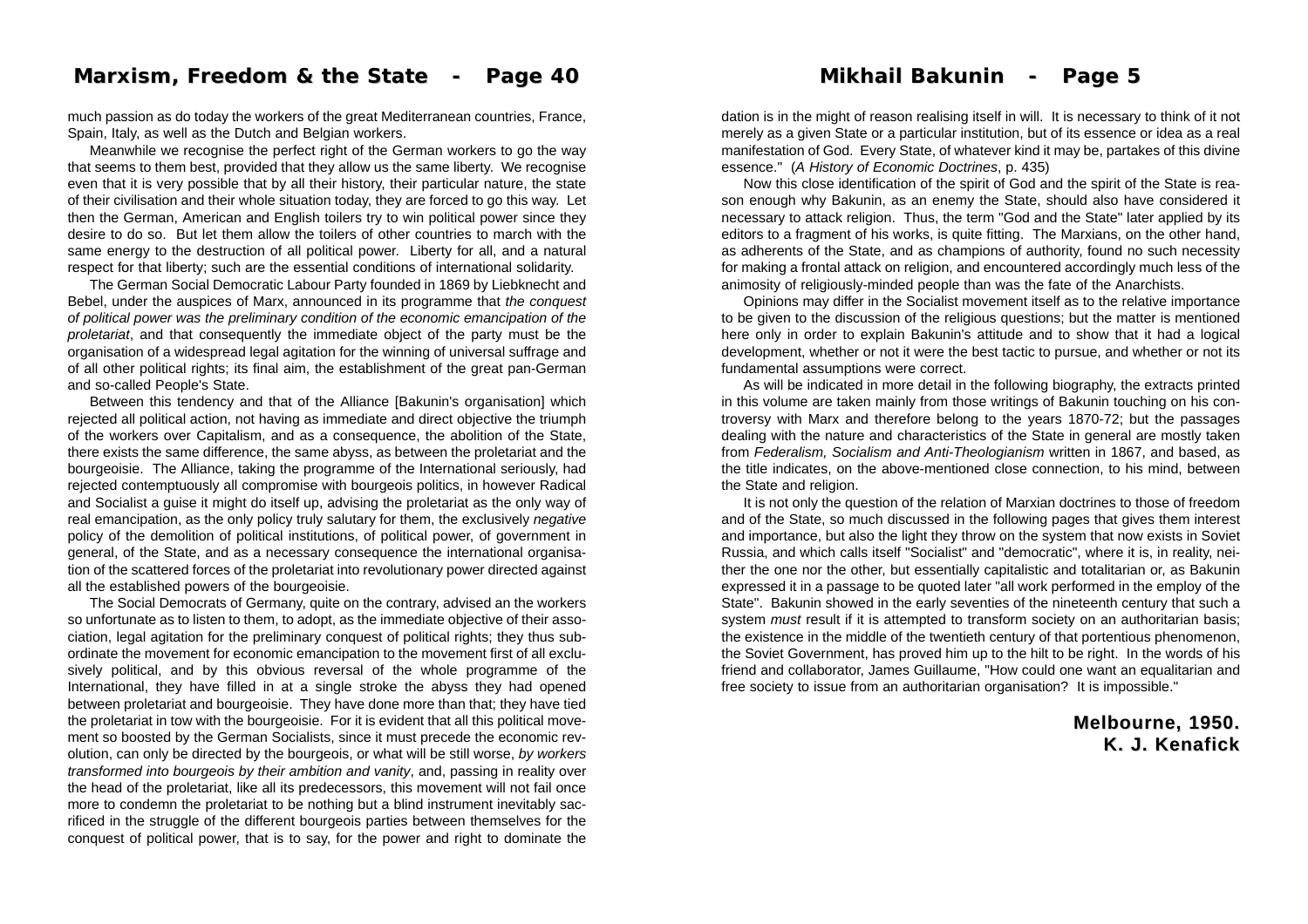## **Mikhail Bakunin - Page 39 Mikhail Bakunin - Page 39**

## ! **Life of Bakunin Life of Bakunin**

*Mikhail Alexandrovitch Bakunin* was born on 30th May, 1814, in the Russian province of Tsar. He was the eldest son of a retired diplomat, who was a member of the ancient Russian nobility. Young Michael passed his boyhood on the family estate, and gained there an insight into the peasant mentality which is reflected in his later writings.

At the age of fifteen, after a good home education under tutors, he was sent to St. Petersburg to study for and enter the Artillery School. After five years of military studies, he was posted as ensign to a regiment stationed in Poland; but the monotonous life of a remote garrison soon proved highly unpalatable to this very sociable and high-spirited young aristocrat. He threw up his commission and the whole military career and adopted instead that of a student in Moscow.

The adolescence and young manhood of Bakunin were spent under the iron despotism of the Tsar Nicholas I, the most consistently reactionary that Russia had ever known and the most rigidly repressive till the dictatorship of Joseph Stalin. Under this regime every type of liberalism of even the mildest kind, whether in politics, literature, or religion, was ruthlessly crushed. In philosophy alone did there seem to be any chance for discussion, and those who would in Western countries have turned to politics devoted their attention in Russia to philosophy. Bakunin was one of these and in fact at this time his interest in politics appears to have been nil. His favourite philosophers were Fichte and Hegel; from the former he learned that freedom, liberty, independence were the highest expression of the moral law; from the latter, the dominating philosopher of the time, he gained a knowledge of the Dialectic, the theory that all life and history constitute a process of the reconciliation of opposites on a higher plane - or, as Hegel expressed it thesis, antithesis and synthesis. From this there naturally arose a theory of historic evolution.

Five years of Bakunin's life (1835-40) were spent in the study of philosophy, at Moscow, and then he went to Berlin to imbibe more knowledge of his subject at its fountainhead. The political and intellectual atmosphere of Germany, though reactionary compared to those of France and England, was almost progressive as compared with Russia and some of the younger adherents of Hegel began to develop Radical ideas from his doctrine of the Dialectic. Prominent among these was Ludwig Feuerbach, whose book *The Essence of Christianity* took a decidedly materialistic, in fact, atheistic attitude. It converted many young intellectuals to its viewpoint and among these were Karl Marx, Friedrich Engels and Michael Bakunin. The latter's intellectual evolution had now begun - the evolution that was to turn him from an orthodox subject of the Tsar into a Materialist, a Revolutionary Socialist, and an Anarchist.

In 1842 he went to Dresden in Saxony and in October published in Arnold Ruge's *Deutsche Fahrbuecher* an article entitled "Reaction in Germany" which led to revolutionary conclusions and which ended with words that became celebrated: "Let us put our trust in the eternal spirit which destroys and annihilates only because it is the that.[20]

Mazzini and Marx are agreed on this point of capital importance, that the great social reforms which are to emancipate the proletariat cannot be realised except in a great democratic, Republican, very powerful and strongly centralised State, which for the proper well-being of the people, in order to be able to give them education and social welfare, must impose on them, by means of their own vote, a very strong government. [21]

I maintain that if ever the Marxian party, that of so-called Social Democracy, continues to pursue the course of political demands, it will see itself forced to condemn, sooner or later, that of economic demands, he course of strike action, so incompatible are these two courses in reality.

It is always the same German temperament and the same logic which leads the Marxists directly and fatally into what we call Bourgeois Socialism and to the conclusion of a new political pact between the bourgeois who are Radicals, or who are forced to become such and the "intelligent", respectable, that is to say, duly bourgeoisfied minority of the town proletariat to the detriment of the mass of the proletariat, not only in the country, but in the towns also.

Such is the true meaning of workers' candidatures to the Parliaments of existing States, and that of the conquest of political power by the working class. For even from the point of view of only the town proletariat to whose exclusive profit it is desired to take possession of political power, is it not clear that the popular nature of this power will never be anything else than fiction? It will be obviously impossible for some hundreds of thousands or even some tens of thousands or indeed for only a few thousand men to effectively exercise this power. They will necessarily exercise it by proxy, that is to say, entrust it to a group of men elected by themselves to represent and govern them, which will cause them without fail to fall back again into all the falsehoods and servitudes of the representative or bourgeois regime. After a brief moment of liberty or revolutionary orgy, citizens of a new State, they will awake to find themselves slaves, playthings and victims of new power-lusters. One can understand how and why clever politicians should attach themselves with great passion to a programme which opens such a wide horizon to their ambition; but that serious workers, who bear in the hearts like a living flame the sentiment of solidarity with their companions in slavery and wretchedness the whole world over, and who desire to emancipate themselves not to the detriment of all but by the emancipation of all, to be free themselves with all and not to become tyrants in their turn; that sincere toilers could become enamoured of such a programme, that is much more difficult to understand.

But then, I have a firm confidence that in a few years the German workers themselves, recognising the fatal consequences of a theory which can only favour the ambition of their bourgeois chiefs or indeed that of some exceptional workers who seek to climb on the shoulders of their comrades in order to become dominating and exploiting bourgeois in their turn - I have confidence that the German workers will reject this theory with contempt and wrath, and that they will embrace the true programme of working-class emancipation, that of the destruction of States, with as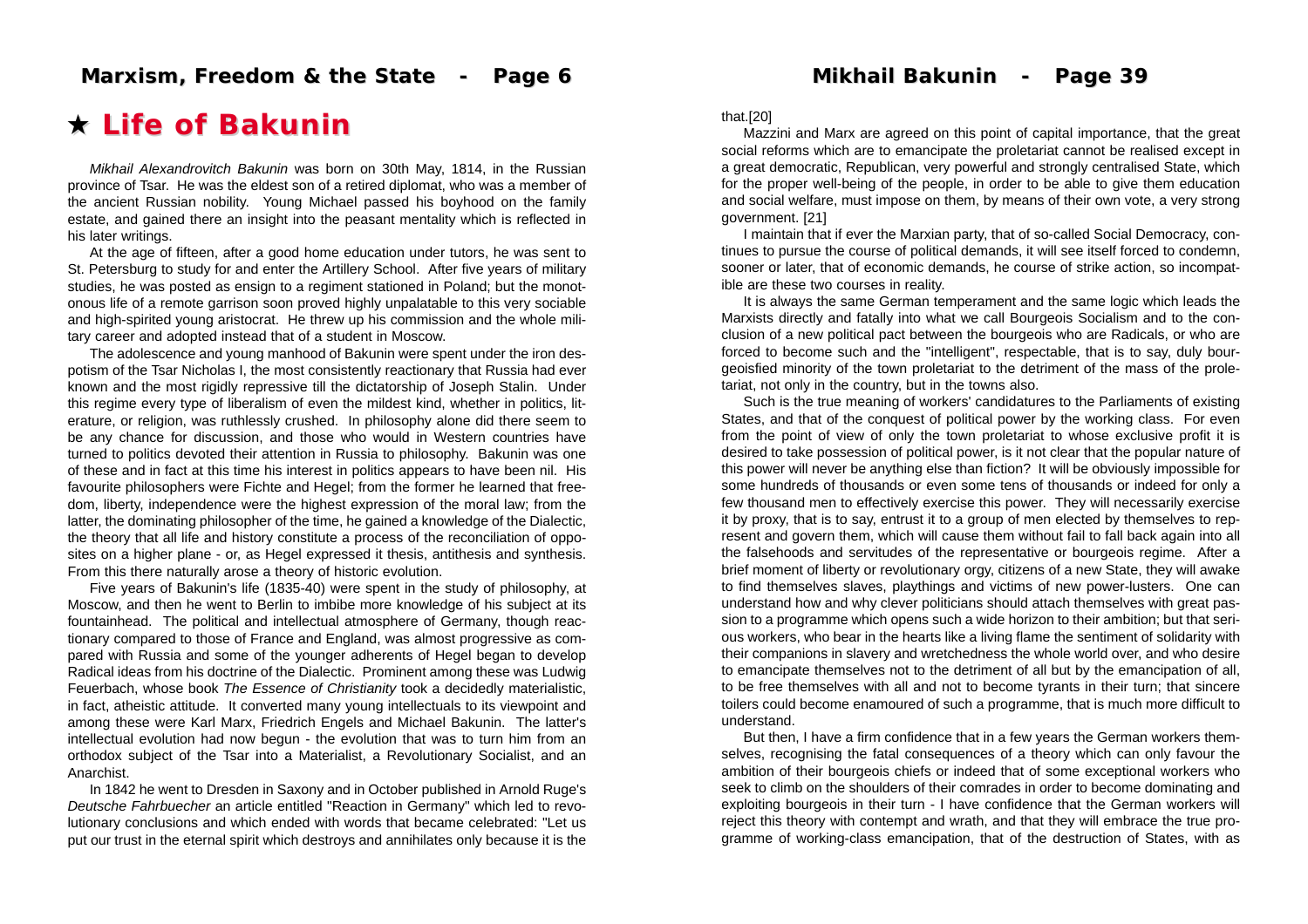### **Marxism, Freedom & the State - Page 38** Mikhail Bakunin - Page 7

liberty was declared to be the most urgently needed condition for the economic emancipation of the working classes. Consequently the social question was inseparable from the political question. Its solution was possible only in a democratic State. The Party was declared to be associated with the International. Some immediate objectives were set out: manhood suffrage, referenda, free and compulsory education, separation of Church and State, liberty of the Press, State aid to workers' co-operatives.

This programme expresses not the Socialist and revolutionary aspirations of the workers, but the policy of the leaders. There is a direct contradiction between the programme of the International, and the purely national programme set out above, between the socialist solidarity of Labour and the political patriotism of the National State. Thus the Social Democrats find themselves in the position of being united with their bourgeois compatriots against the workers of a foreign country; and their patriotism has vanquished them Socialism. Slaves themselves of the German Government, they fulminate against the French Government as tyrants. The only difference between Bismarck and Napoleon III was that the one was a successful and the other an unsuccessful scoundrel, one was a scoundrel, and the other a scoundrel and a half.

The German Socialists' idea of a Free State is a contradiction in terms, an unrealisable dream. Socialism implying the destruction of the State, those who support the State must renounce Socialism; must sacrifice the economic emancipation of the masses to the political power of some privileged party - and in this case it will be bourgeois democracy.

The programme of the Social Democrats really implies that they rust the bourgeois democrats to help the workers to achieve a Social revolution, after the workers have helped the bourgeois to achieve a political revolution. The way they have swallowed bourgeois ideas is shown by the list of immediate objectives, which except for the last, comprise the well-known programme of bourgeois democracy. And in fact these immediate objectives have become their real objectives, so that they have lent the Social Democratic Party to become a mere tool in the hands of the bourgeois democrats.

Does Marx himself sincerely want the antagonism of class against class, that antagonism which renders absolutely impossible any participation of the masses in the political action of the State? For this action, considered apart from the bourgeoisie, is not practicable: it is only possible when it develops in conjunction with some party of that class and lets itself be directed by the bourgeois. Marx cannot be ignorant of that, and besides, what is going on today in Geneva, Zurich, Basel, and all over Germany, ought to open his eyes on this point, if he had closed them, which, frankly, I do not believe. It is impossible for me to believe it alter having read the speech he delivered recently at Amsterdam, in which he said that in certain countries, perhaps in Holland itself, the social question could be resolved peacefully, legally, without force, in a friendly fashion, which can mean nothing but this: it can be resolved by a series of successive, pacific, voluntary and judicious compromises, between bourgeoisie and proletariat. Mazzini never said anything different from

unsearchable and eternally creative source of all life. The desire for destruction is also a creative desire."

Leaving Saxony which had become too hot to hold him as a result of this article, Bakunin went in 1843 to Switzerland. Here he made the acquaintance of Wilhelm Weitling and his writings. This man was a self-educated German Communist, who preached revolution and Socialism in phrases foreshadowing the later Anarchism. He said for instance: "The perfect society has no government but only an administration, no laws but only obligations, no punishments but means of correction." These sentiments greatly impressed and influenced the liberty-loving Bakunin. But they caused the gaoling of Weitling and when the Tsarist Government heard of Bakunin's connection with him, the young man was summoned back to Russia. He refused to go and was outlawed. He went for a brief period to Brussels and then, early in 1844, to Paris.

Bakunin's sojourn in Paris was of vital importance in his intellectual development. He encountered here two men whose influence on his thought was very great. These men were Karl Marx and Pierre-Joseph Proudhon. Bakunin had many discussions with Marx at this period, and though greatly impressed by the German thinker's real genius, scholarship, and revolutionary zeal and energy, was repelled by his arrogance, egotism, and jealousy. These faults were ones of which Bakunin himself was entirely free, and this temperamental difference alone would have made it difficult for these two great men to get along together, even if their opinions had not been dissimilar in many respects, and if outside influences had not deliberately poisoned their relationships at a later time.

But at this period of the early eighteen forties their differences had not yet matured and Bakunin no doubt learned a good deal from Marx of the doctrine of Historical Materialism which is so important an element in both these great Socialistic thinkers' work.

From Proudhon he learned at this period even more than from Marx. The former can be considered as the father of modern Anarchism, for he utterly rejected the very concept of Authority, in both politics and religion. In his economic views, he advocated a scheme called Mutualism, in which the most important role was played by a national bank, based on the mutual confidence of all those who were engaged in production. Bakunin did not take up this idea far he was impressed rather by the Marxian economies and advocated a system of Collectivism, but he thoroughly appreciated the spirit of liberty that breathed through all Proudhon's writings and talk, and he placed him in that respect above Marx, of whom he truly said that the spirit of liberty was lacking in him; he remained from head to foot an Authoritarian.

Towards the end of 1847, Bakunin was expelled from Paris for having delivered a speech advocating freedom for Poland which was so displeasing to the Tsarist Government that it put pressure on the French Government to take action against him. He spent a few months in Brussels, but the revolution of February, 1848, which overthrew King Louis Philippe and established the Second Republic allowed Bakunin to return to Paris and he took a prominent part in the political demonstrations of the day. But he was soon attracted by the rising revolutionary movements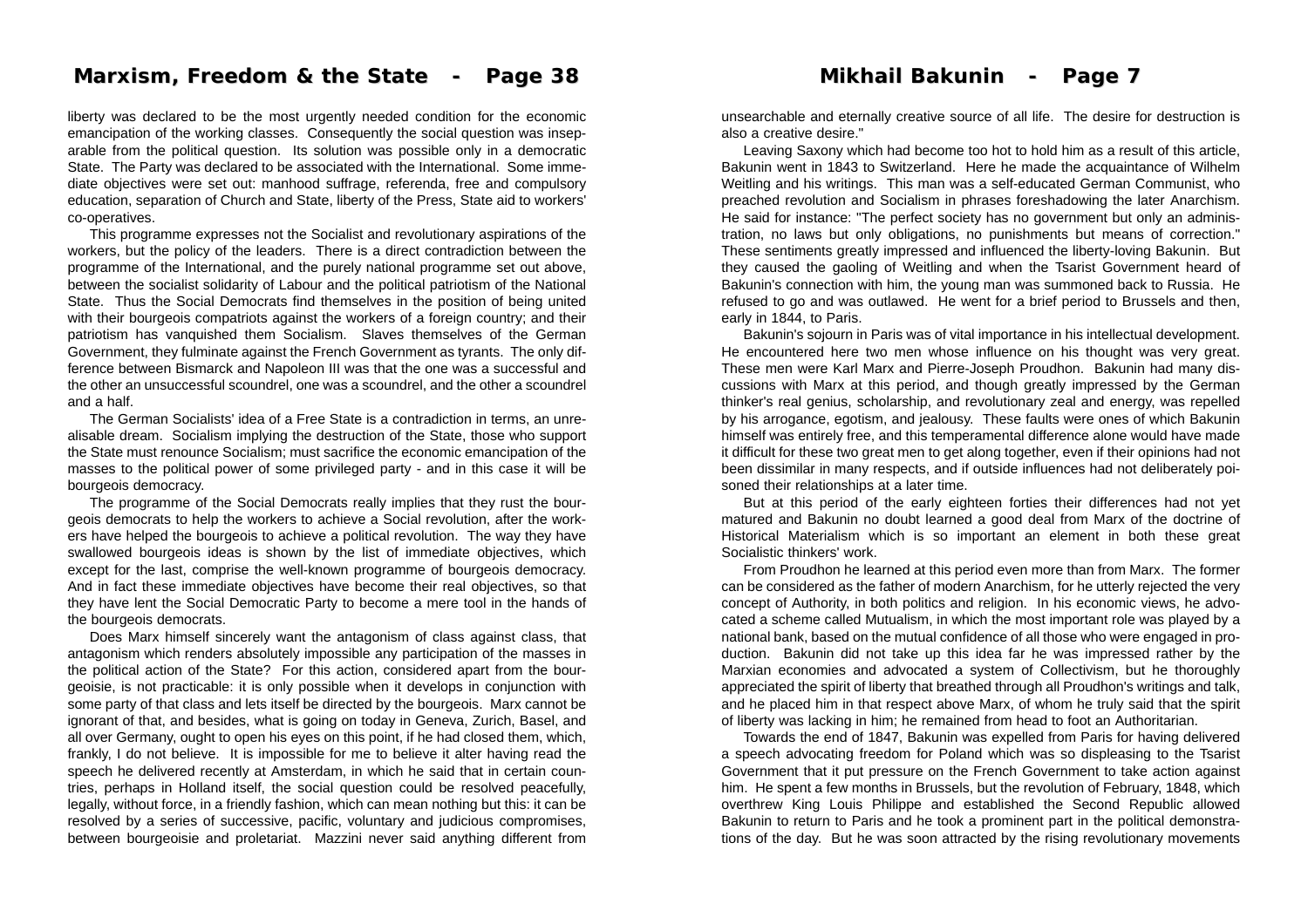### **Marxism, Freedom & the State - Page 8 Marxism, Freedom & the State - Page 8 Mikhail Bakunin - Page 37 Mikhail Bakunin - Page 37**

in Central Europe. In Prague he participated in a brief insurrection, and in May, 1849, in another in Dresden. This resulted in his arrest, and finally his extradition to Russia, which claimed him as a fugitive. He passed eight horrible years in solitary confinement and it was only the death of the implacable Nicholas I and the accession of the milder Alexander II that enabled his family to secure his release. He spent four more years under surveillance in Siberia, where he married. Finally, in 1861, he escaped on an American vessel going to Japan and at the end of the year reached London.

In London he worked for a time with Alexander Herzen, the Russian Liberal, in his publications addressed to the Russian people, went for a while to try to help a Polish insurrection from there, and then settled down in Italy. Here he encountered the religiously-minded Nationalism of Mazzini, a man whom he greatly respected personally (having met him in London), but whose ideas he heartily disliked. This led him to accentuate the anti-patriotic and anti-religious elements in his own ideas, which by this period of the middle eighteen-sixties had become practically those later called "Anarchism".

In 1867 he went to Geneva to attend the inaugural Congress of the League for Peace and Freedom, a bourgeois body of which he thought some use could be made for the purpose of Socialist propaganda. He soon found that this could not be done (his ideas as set out in an article entitled "Federalism, Socialism and Anti-theologism", were far too radical), and instead he concentrated on the First International, which had been founded, largely through the instrumentality of Marx, in 1864. On leaving the League for Peace and Freedom, Bakunin and his friends had formed the Alliance of Socialist Democracy and this body now applied to join the International. The application aroused the suspicions of Marx who felt a jealous possessiveness as regards the International and had a German-minded antipathy to anything coming from a Russian. The initial proposal was therefore turned down and the Alliance was only admitted in sections, and when as a separate body it had been disbanded. (July, 1869.)

In September of the same year, a Congress of the International was held at Basel. This Congress showed itself favourable to Bakunin's view that inheritance should be abolished and rejected Marx's views on this subject. This was the beginning of a breach between Marx and his followers on the one hand and Bakunin and his followers on the other. It was fundamentally a difference on the question as to the role of the State in the Socialist programme. The Marxian view was essentially that the State must be used to bring about and consolidate Socialism; the views of the Bakuninists (at this period beginning to be called "Anarchists") was that the State must be abolished, and that it could never under any circumstances be used to attain either Socialism or any form of social justice for the workers.

These differences spread rapidly throughout the International and were deepened and exacerbated in Switzerland (where Bakunin was now settled) by a Russian émigré named Utin, who by methods of character-assassination poisoned Marx's already jealous and vindictive mind still further against Bakunin. The latter rightly resented the campaign of calumny which was now launched against him but he was

diminishing and distorting its programme, by destroying its moral strength, its confidence in itself, whilst a reactionary party, when it is guilty of falsehood is always and more than ever true to itself.

As for me, I do not hesitate to say that all the Marxist flirtations with the Radicalism, whether reformist or revolutionary, of the bourgeois, can have no other result than the demoralisation and disorganisation of the rising power of the proletariat, and consequently a new consolidation of the established power of the bourgeois.

## ! **Chapter VI Chapter VI** *Political Action and the Workers Political Action and the Workers*

In Germany, Socialism is already beginning to be a formidable power, [18] despite restrictive and oppressive laws. The workers' parties [19] are frankly Socialist - in the sense that they want a Socialistic reform of the relations between capital and labour, and that they consider that to obtain this reform, the State must first of all be reformed, and that if it will not suffer itself to be reformed peaceably, it must be reformed by political revolution. This political revolution, they maintain, must precede the social revolution, but I consider this a fatal error, as such a revolution would necessarily be a bourgeois revolution and would produce only a bourgeois socialism, that is to say it would lead to a new exploitation, more cunning and hypocritical, but not less oppressive than the present.

This idea of a political revolution preceding a social revolution has opened wide the doors of the Social Democratic Party to all the Radical democrats; who are very little Socialists. And the leaders of the Party have, against the instincts of the workers themselves, brought into close association with the bourgeois democrats of the People's Party [the Liberals], which is quite hostile to Socialism, as its Press and politicians demonstrate. The leaders of this People's party, however, have observed that these anti-Socialist utterances displeased the workers, and they modified the tone for they need the workers' assistance in their political aims, just as it has always been the all-powerful arm of the people and then filch the profits for themselves. Thus these Popular democrats have now become "Socialists" of a sort. But the "Socialism" does not go beyond the harmless dreams of bourgeois co-operativism.

At a Congress in Eisenach, in August, 1869, there were negotiations between the representatives of the two parties, worker and democrat, and these resulted in a programme which definitely constituted the Social Democratic Labour Party. This programme is a compromise between the Socialist and revolutionary programme of the International as determined by the Congresses of Brussels and Basel, and the programme of bourgeois democracy. This new programme called for a "free People's State", wherein all class domination and all exploitation would be abolished. Political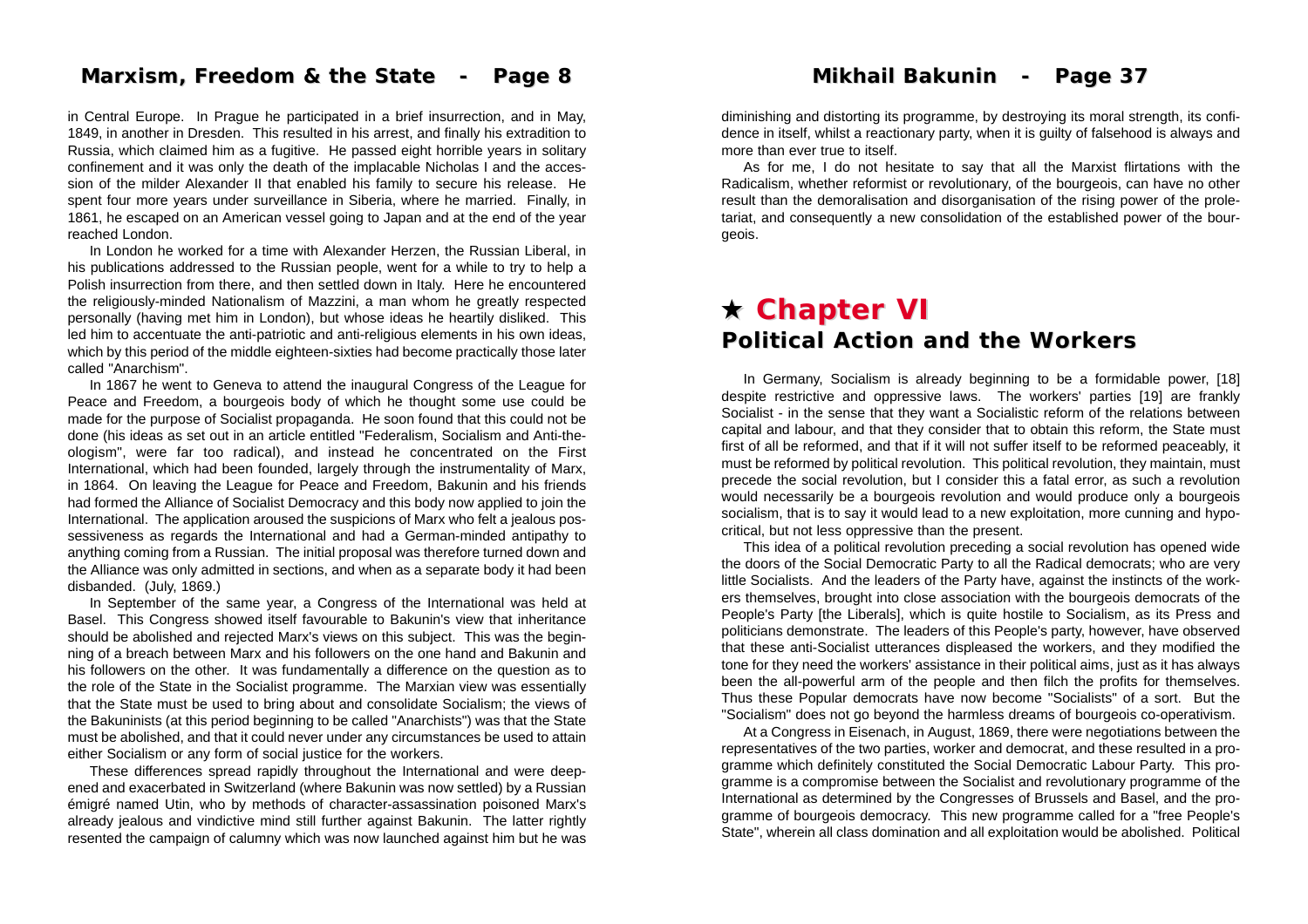## **Marxism, Freedom & the State - Page 36 Marxism, Freedom & the State - Page 36Mikhail Bakunin - Page 9 Mikhail Bakunin - Page 9**

object of conquest by Marx and his adherents, but the *great human liberty*, which, destroying all the dogmatic, metaphysical, political and juridical fetters by which everybody today is loaded down, will give to everybody, collectivities as well as individuals, full autonomy in their activities and their development, delivered once and for all from all inspectors, directors and guardians.

The second word of this emancipation is *solidarity*, not the Marxian solidarity from above downwards by some government or other, either by ruse or by force, on the masses of the people; not that solidarity of all which is the negation of the liberty of each, and which by that very fact becomes a falsehood, a fiction, having slavery as the reality behind it; but that solidarity which is on the contrary the confirmation and the realisation of every liberty, having its origin not in any political law whatsoever, but in the inherent collective nature of man, in virtue of which no man is free if all the men who surround him and who exercise the least influence, direct or indirect, on his life are not so equally. This truth is to be found magnificently expressed in the Declaration of the Rights of Man drafted by Robespierre, and which proclaims that *the slavery of the least of men is the slavery of all*.

The solidarity which we ask, far from being the result of any artificial or authoritarian organisation whatsoever, can only be the spontaneous product of social life, economic as well as moral; the result of the free federation of common interests, aspirations and tendencies. It has for essential bases, *equality, collective labour* becoming obligatory for each not by the force of law, but by the force of facts - and collective property; as a directing light, experience - that is to say the practice of the collective life; *knowledge and learning*; and as a final goal the establishment of Humanity, and consequently the ruin of all States.

There is the ideal, not divine, not metaphysical but human and *practical*, which alone corresponds to the modern aspirations of the Latin and Slav peoples. They want complete liberty, complete solidarity, complete equality in a word, they want only Humanity and they will not be satisfied, even on the score of its being provisional and transitory, with anything less than that. The Marxians will denounce their aspirations as folly; that has been done over a long period, that has not turned them from their goal, and they will never change the magnificence of that goal for the completely bourgeois platitudes of Marxian Socialism.

Their ideal is practical in this sense, that its realisation will be much less difficult than that of the Marxian idea, which, besides the poverty of its objective, presents also the grave inconvenience of being absolutely impracticable. It will not be the first time that clever men, rational and advocates of things practical and possible, will be recognised for Utopians, and that those who are called Utopians today will be recognised as practical men to-morrow. The absurdity of the Marxian system consists precisely in the hope that by inordinately narrowing down the Socialist programme so as to make it acceptable to the bourgeois Radicals, [17] it will transform the latter into unwitting and involuntary servants of the social revolution. There is a great error there; all the experience of history demonstrates to us that an alliance concluded between two different parties always turns to the advantage of the more reactionary of the two parties; this alliance necessarily enfeebles the more progressive party, by

of a tolerant and generous disposition and for all his resentment against Marx's tactics (only too prophetic of later "Communist" methods) never failed to acknowledge Marx's greatness as Socialist and thinker. He even began at this time a Russian translation of Marx's Capital, a book he highly admired, and whose economic doctrines he enthusiastically supported.

In the early part of 1870, Bakunin was mainly occupied in trying to stir up the Russian people to insurrection. This activity was in collaboration with a fanatical young revolutionary named Sergei Nechayev. The latter had committed a political murder in Russia and deceived Bakunin into condoning this act. He also published <sup>a</sup>"Revolutionary Catechism" which has often been mistaken for a production of Bakunin's, and which preaches the most violent and amoral tactics against existing society. Internal evidence shows that it cannot be Bakunin's for he was not an advocate of such opinions; and when he finally became aware of Nechayev's unscrupulousness he broke with him. The fugitive was later extradited to Russia and died in jail. The whole episode did Bakunin considerable harm, giving him because of his association with Nechayev, a reputation for violence and amoralism which was quite undeserved.

The Franco-German war which broke out in July, 1870, led to the writing of Bakunin's most important works. He looked to Social Revolution on the part of peasants and workers both to overthrow the reactionary regime of Napoleon III and to repel the German invaders under the direction of Bismarck. With the purpose of stirring up such a movement he wrote *A Letter to a Frenchman*, and then in September after the fall of the Second Empire and the establishment of the Third Republic, went to Lyons to launch an Anarchist rising. Through lack of determination and support by the workers' leaders themselves, despite Bakunin's demand for energetic action, the movement failed after an initial and brief success, and he fled to Marseilles, and thence back to Locarno, whence he had come to Lyons.

This fiasco deeply embittered and depressed Bakunin. He had lost all faith in the bourgeoisie since their turning on the workers in the revolutions of 1848, but now even the workers had shown themselves supine, and he became very pessimistic about their future. Arising out of these events he now wrote his greatest work, The Knouto-Germanic Empire and the Social Revolution. The title implied an alliance between the knout of the Russian Tsar and the new German Empire of Bismarck and Wilhelm I to crush the social revolution. It became a very voluminous work, treating in an extremely discursive way all manner of subjects, political, historical, economic, religious, philosophical, metaphysical, ethical and even astronomical, for as an Appendix to it Bakunin gave an exposition of the ideas of the System of Nature which he held and which was a complete and consistent Materialism. The piece known as "God and the State" is merely a fragment of this greater work, which is indeed Bakunin's "Magnum opus", his testament, as he called it. He worked at it intermittently from the close of 1870 to the close of 1872 and even then never succeeded in finishing it. (Sections of this work, written in November and December, 1872, have been quoted at length in the text)

The Paris Commune of March-May, 1871, interested him greatly though he no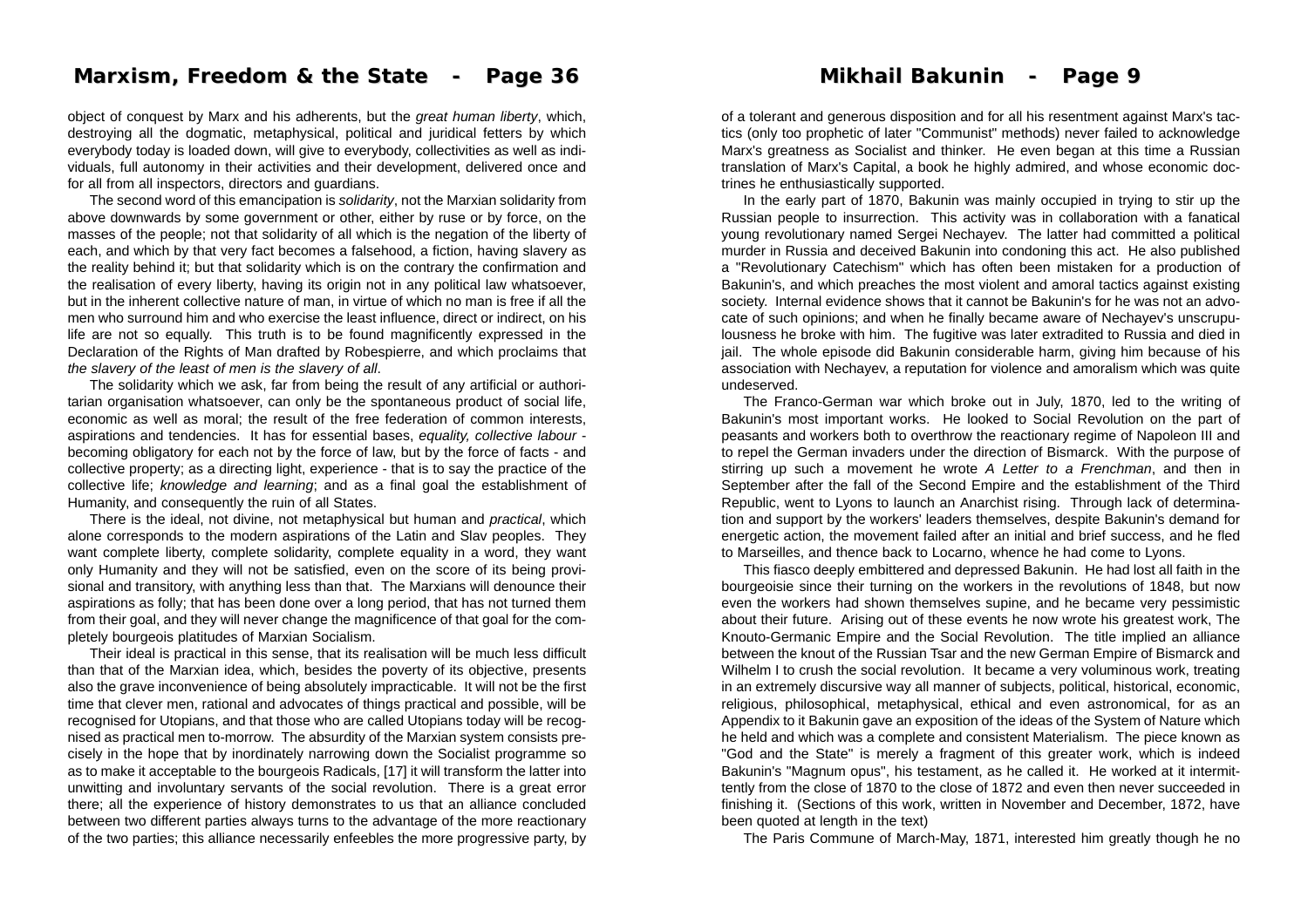### **Marxism, Freedom & the State - Page 10 Mikhail Bakunin - Page 35**

longer had any illusions about a workers' victory in any near future. He considered however that the events of the Commune gave a practical justification of his theories as against those of the Marxians, and a study of that historic episode would seem to justify his contention. In this same year, 1871, he had a controversy with Mazzini who had attacked both the International and the Commune, the former as being antinationalist and the latter as being atheistic and therefore both being abhorrent to Mazzini's religious nationalism. Bakunin respectfully but trenchantly replied in a pamphlet called *The Political Theology of Mazzini* which had a wide circulation in Italy and a great effect on the Italian working class, which largely became imbued with Anarchist ideas. In Spain also, Bakunin's ideas bore fruit and to a lesser extent in France.

In 1872 he was occupied with the coming Congress of the International at The Hague. This meeting, which was held in September, was "packed" by the Marxists in a manner which later "Communist" tactics have made only too familiar. The equally familiar tactics of character-assassination were also resorted to by Marx, to his everlasting discredit, and Bakunin and his closest friend and collaborator, James Guillaume, were expelled from the International, the headquarters of which were at the same time shifted to New York to prevent it from failing into the hands of the anti-Marxists, who constituted a real majority in the International. That organisation soon withered and died in its alien home; but the Anarchists set up a new International in Switzerland and this lasted a few years more, surviving Bakunin himself.

It was based on Bakunin's idea of the Workers' International being a loose association of fully autonomous, national groups, devoted only to the economic struggle, in contradistinction to Marx's attempt to convert it into a highly centralised and rigidly controlled instrument of political manoeuvres - in fact what Lenin afterwards made of the Third International.

In order to ventilate his grievances and to explain his attitude to Marx and Marxism, Bakunin wrote a lengthy letter to the Brussels newspaper *Liberte*, and large extracts from this letter have been printed in the following pages.

In 1873, Bakunin formally withdrew from political activities. His health had been permanently injured by the long years of solitary confinement in Russian prisons and, though he was a man of great size, physical strength and energy, he was now old before his time.

He came out of his retirement, however, for the last time, in May, 1874, to lead an insurrection in the Italian province of Bologna; but this was a complete fiasco. It had been meant as a political demonstration and this was in accordance with Bakunin's view that such actions should be used as a means of awakening the people's interest. He had had no faith whatever in the use of political action (in the sense of voting at Parliamentary elections and referenda) ever since the abortive revolutions of 1848 with their aftermath of betrayal of the workers and of democracy itself by the bourgeoisie. He agreed with Proudhon's dictum (born of the same events) that universal suffrage was counter-revolution.

His doctrine, however, had nothing in common with the Nihilistic tactics of bomb outrages and assassinations which, after his death, were adopted by some and, as long as, obeying the directions of these leaders, they pursue this frightful illusion of a People's State, certainly the proletariat will not have the initiative for social revolution. This Revolution will come to it from outside, probably from the Mediterranean countries, and then yielding to the universal contagion, the German proletariat will unloose its passions and will overthrow at one stroke the dominion of its tyrants and of its so-called emancipaton.

The reasoning of Marx leads to absolutely opposite results. Taking into consideration nothing but the one economic question, he says to himself that the most advanced countries and consequently the most capable of making a social revolution are those in which modern Capitalist production has reached its highest degree of development. It is they that, to the exclusion of all others, are the civilised countries; the only ones called on to initiate and direct this revolution. This revolution will consist in the expropriation, whether by peaceful succession or by violence, of the present property-owners and capitalists and in the appropriation of all lands and all capital by the State, which in order to fulfil its great economic as well as political mission must necessarily be very powerful and very strongly centralised. The State will administer and direct the cultivation of the land by means of its salaried officers commanding armies of rural toilers, organised and disciplined for this cultivation. At the same time, on the ruin of all the existing banks it will establish a single bank, financing all labour and all national commerce.

One can understand that, at first sight, such a simple plan of organisation - at least in appearance - could seduce the imagination of workers more eager for justice and equality than for liberty and foolishly fancying that these two can exist without liberty - as if to gain and consolidate justice and equality, one could rely on other people, and on ruling groups above all, however much they may claim to be elected and controlled by the people. In reality it would be for the proletariat a barrack regime, where the standardised mass of men and women workers would wake, sleep, work and live to the beat of the drum; for the clever and the learned a privilege of governing; and for the mercenary minded, attracted by the immensity, of the international speculations of the national banks, a vast field of lucrative jobbery.

At home it will be slavery, in foreign affairs a truceless war; unless all the peoples of the "inferior" races, Latin or Slav, the one tired of the bourgeois civilisation, the other almost ignorant of it and despising it by instinct, unless these peoples resign themselves to submit to the yoke of an essentially bourgeois nation and a State all the more despotic because it will call itself the People's State.

The social revolution, as the Latin and Slav toilers picture it to themselves, desire it and hope for it, is infinitely broader than that promised them by the German or Marxian programme. It is not for them a question of the emancipation parsimoniously measured out and only realisable at a very distant date, of the working class, but the complete and real emancipation of all the proletariat, not only of some countries but of all nations, civilised and uncivilised - a new civilisation, genuinely of the people, being destined to commence by this act of universal emancipation.

And the first word of this emancipation can be none other than "Liberty", not that political, bourgeois liberty, so much approved and recommended as a preliminary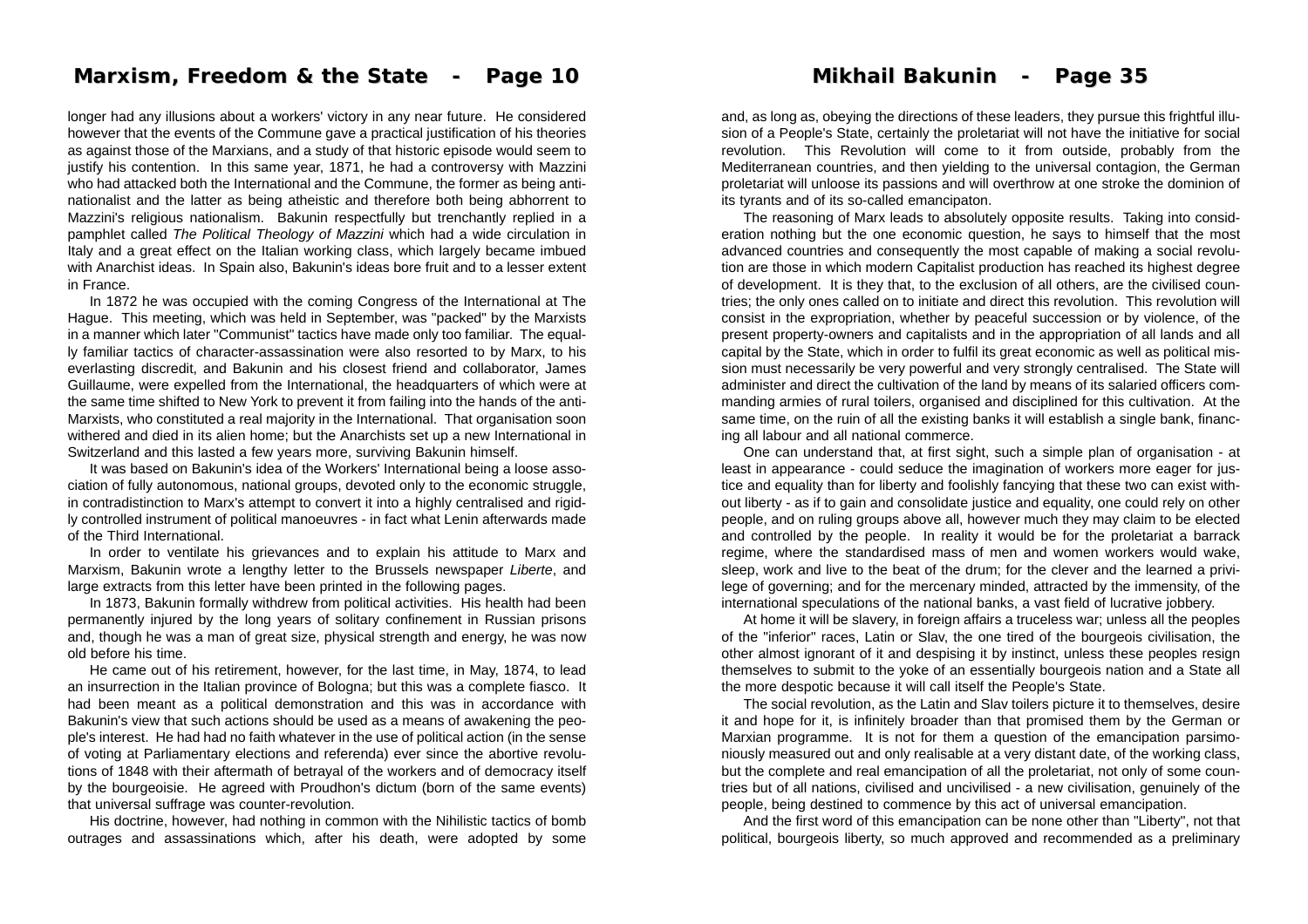## **Marxism, Freedom & the State - Page 34** Mikhail Bakunin - Page 11

and inevitable accompaniment of the social revolution, which, starting from the second half of the sixteenth century commenced the slow, but always progressive trans - formation of the ancient feudal and land economy into the production of wealth, or, what comes to the same thing, into the exploitation of the labour of the people by capital - this State was an essential condition of this revolution.

One can understand how Engels, driven on by the same logic, in a letter addressed to one of our friends, Carlo Cafiero, was able to say, without the least irony, but on the contrary, very seriously, that Bismarck as well as King Victor Emmanuel II had rendered immense services to the revolution, both of them having created political centralisation in their respective countries.

Likewise Marx completely ignores a most important element in the historic development of humanity, that is, the temperament and particular character of each race and each people, a temperament and character which are naturally themselves the product of a multitude of ethnographical, climatological, economic, as well as historic causes, but which, once produced, exercise, even apart from and independent of the economic conditions of each country, a considerable influence on its destinies, and even on the development of its economic forces. Among these elements, and these so to say natural traits, there is one whose action is completely decisive in the particular history of each people; it is the intensity of the instinct of revolt, and by the same token, of liberty, with which it is endowed or which is has conserved. This instinct is a fact which is completely primordial and animal; one finds it in different degrees in every living being, and the energy, the vital power of each is to be measured by its intensity. In man, besides the economic needs which urge him on, this instinct becomes the most powerful agent of all human emancipations. And as it is a matter of temperament, not of intellectual and moral culture, although ordinarily it evokes one and the other, it sometimes happens that civilised peoples possess it only in a feeble degree, whether it is that it has been exhausted during their previous development, or whether the very nature of their civilisation has depraved them, or whether, finally, they were originally less endowed with it than were others.

Such has been in all its past, such is still today the Germany of the nobles and the bourgeoisie. The German proletariat, a victim for centuries of one and the other, can it be made jointly responsible for the spirit of conquest which manifests itself today in the upper classes of this nation? In actual fact, undoubtedly, no. For a conquering people is necessarily a slave people, and the slaves are always the proletariat. Conquest is therefore completely opposed to their interests and liberty. But they are jointly responsible for it in spirit, and they will remain jointly responsible as long as they do not understand that this Pan-German State, this Republican and socalled People's State, which is promised them in a more or less near future, would be nothing else, if it could ever be realised, than a new form of very hard slavery for the proletariat.

Up to the present, at least, they do not seem to have understood it, and none of their chiefs, orators, or publicists, has given himself the trouble to explain it to them. They are all trying, on the contrary, to inveigle the proletariat along a path where they will meet with nothing but the animadversion of the world and their own enslavement;

Anarchists and tended to discredit the movement. He believed in mass organisations, in solidarity, and to him Individualism was a bourgeois ideology - a mere excuse for egoism. True liberty could only be achieved in and through Society.

Bakunin was in other words a Socialist, or as he often called himself, a Collectivist, but his Socialism was of the Libertarian school and expressively rejected authority and, above all, the State. In this respect he followed the doctrine of Proudhon, not of Marx. His system in fact consists of Proudhonian politics and Marxian economics.

Bakunin died at Berne on 1st July, 1876, and was buried in the cemetery there. Exactly seventy years after his death, on the 1st July, 1946, a gathering of international Anarchists stood by his graveside to pay homage to his memory.

The message which, above all, Bakunin tried to preach was that only the workers could free the workers; in other words, he desired to stimulate the self-activity of the working-class. He was never tired of quoting the celebrated slogan of the First International: "The emancipation of the toilers must be the work of the toilers themselves," and he expressly excluded from the concept of "toilers" those ex-workers who, having gained the leadership of a working-class movement, endeavour to make themselves masters of it and lead it where they are determined that it shall go. To Bakunin that was not emancipation, it was merely a change of masters. But he wanted the triumph of Humanity - a concept he had borrowed from the great philosopher of Positivism, Auguste Comte-a full human development of all men in conditions of liberty and equality.

To him this could not be achieved by the methods envisaged by Marx and, in the pages that follow, he has given a picture of what he thought the Marxian State would be like. The startling similarity of this picture to that of present-day Soviet Russia is due to the fact that Lenin, the founder of the regime, himself a product of the despotic Tsarist regime, laid great stress on the authoritarian aspects of Marxism as opposed to the more democratic elements of Anarchism. Bakunin had assumed that, in practice, the authoritarian elements in Marxism when it attained power would predominate, and this turned out to be correct.

It is obvious of course that Marxism and Bakuninism despite these differences have much in common and Bakunin himself has not failed to point this out in the pages that follow. Both systems were founded on the idea of Historical Materialism; both accepted the class struggle, both were Socialist in the sense of being opposed to private property in the means of production. They differed in that Bakuninism refused to accept the State under any circumstances whatever, that it rejected Party politics or Parliamentary action, and that it was founded on the principle of liberty as against that of authority: and indeed, it is this spirit of liberty (not Individualism) that distinguishes Bakunin, and in the light of which his criticisms of Marx and Marxism must be read. He had the true instinct that no man can be really emancipated except by himself.

Up to the present, however, the emancipation of the workers has nowhere been achieved, either by Bakunin's methods nor by Marx's (and certainly not in Soviet Russia); but today the more militant elements in the Left-wing and anti-Stalinist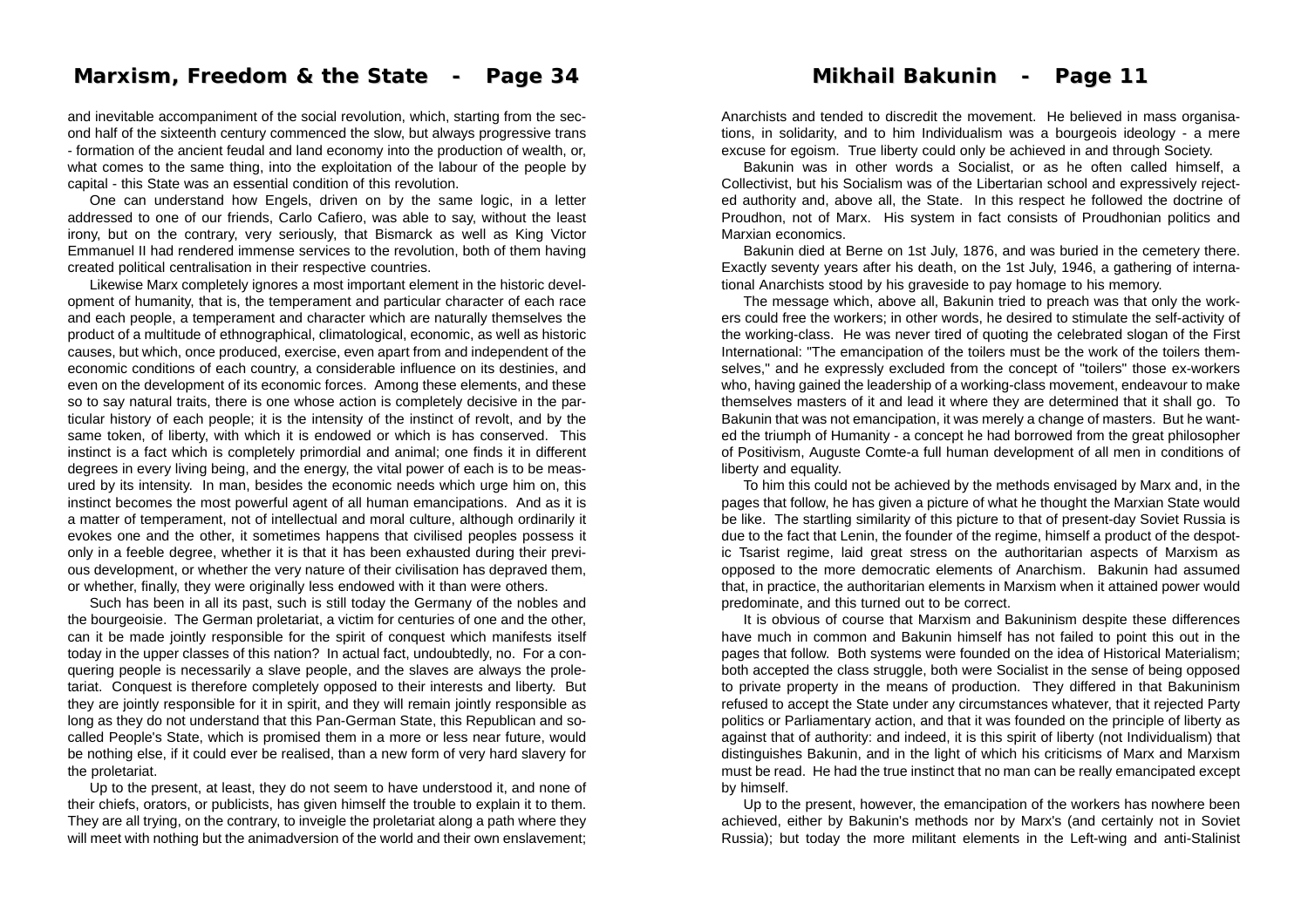### **Marxism, Freedom & the State - Page 12 Marxism, Freedom & the State - Page 12**

Socialist movements are beginning to give Bakunin's teachings more serious consideration than Marxians had ever done before; and some of them are commencing to feel that after all there may be something in what he said. If, therefore, the Socialist movement, in its more militant and revolutionary aspects, continues to exist throughout the world, it is possible that the political theories of Marx may give way to those of Bakunin, and that in the end he will prevail as the inspiring genius of militant and democratic Socialism.

### **Mikhail Bakunin - Page 33 Mikhail Bakunin - Page 33**

*ble of the people* ordinarily designated by Messrs. Marx and Engels by the phrase at once picturesque and contemptuous of "lumpen-proletariat", the "riff raff", that rabble which, being very nearly unpolluted by all bourgeois civilization carries in its heart, in its aspirations, in all necessities and the miseries of its collective position, all the germs of the Socialism of the future, and which alone is powerful enough today to inaugurate the Social Revolution and bring it to triumph.

Though differing from us in this respect also, the Marxians do not reject our programme absolutely. They only reproach us with wanting to hasten, to outstrip, the slow march of history and to ignore the scientific law of successive evolutions. Having had the thoroughly German nerve to proclaim in their worlds consecrated to the philosophical analysis of the past that the bloody defeat of the insurgent peasants of Germany and the triumph of the despotic States in the sixteenth century constituted a great revolutionary progress, they today have the nerve to satisfy themselves with establishing a new despotism to the so-called profit of the town-workers and to the detriment of the toilers in the country.

To support his programme of the conquest of political power, Marx has a very special theory which is, moreover, only a logical consequence of his whole system. The political condition of each country, says he, is always the product and the faithful expression of its economic situation; to change the former it is only necessary to transform the latter. According to Marx, all the secret of historic evolution is there. He takes no account of other elements in history, such as the quite obvious reaction of political, juridical, and religious institutions on the economic situation. He says, "Poverty produces political slavery, the State," but he does not allow this expression to be turned around to say "Political slavery, the State, reproduces in its turn, and maintains poverty as a condition of its own existence; so that, in order to destroy poverty, it is necessary to destroy the State!" And, a strange thing in him who forbids his opponents to lay the blame on political slavery, the State, as an active cause of poverty, he commands his friends and disciples of the Social Democratic Party in Germany to consider the conquest of power and of political liberties as the preliminary condition absolutely necessary for economic emancipation.

Yet the sociologists of the school of Marx, men like Engels and Lassalle, object against us that the State is not at all the cause of the poverty of the people, of the degradation and servitude of the masses; but that the wretched condition of the masses, as well as the despotic power of the State are, on the contrary, both the one and the other, the effects of a more general cause, the products of an inevitable phase in the economic development of society, of a phase which, from the point of view of history, constitutes true progress, an immense step towards what *they* call the social revolution. To such a degree, in fact, that Lassalle did not hesitate loudly to proclaim that the defeat of the formidable revolt of the peasants in Germany in the sixteenth century - a deplorable defeat if ever there was one, from which dates the centuries-old slavery of the Germans - and the triumph of the despotic and centralised State which was the necessary consequence of it, constituted a real triumph for this revolution; because the peasants, say the Marxians, are the natural representatives of reaction, whilst the modern military and bureaucratic State - a product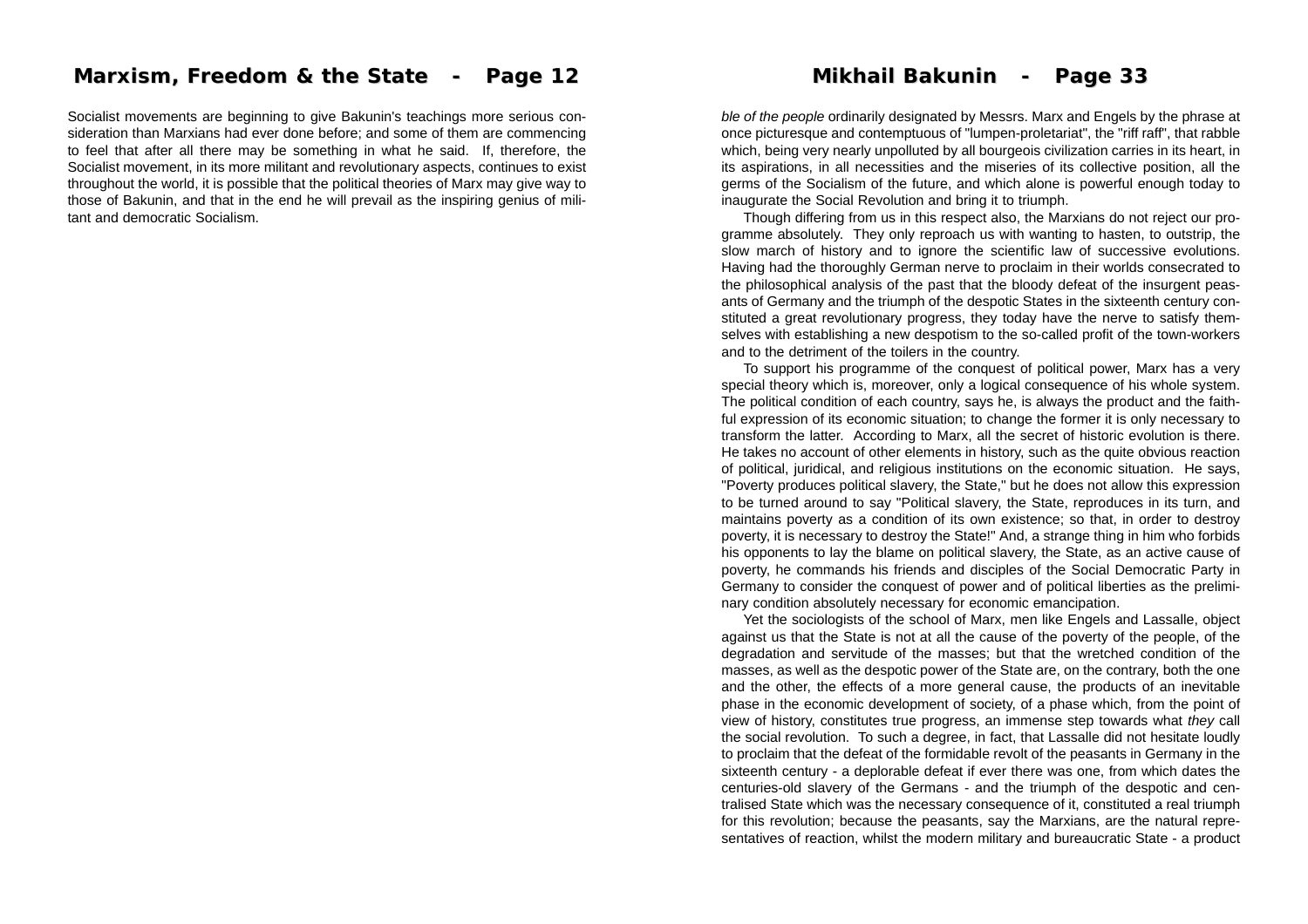## **Marxism, Freedom & the State - Page 32** Mikhail Bakunin - Page 13

men but laws which they will have made themselves. To that I shall reply that everybody knows how much, in the countries which are freest and most democratic, but politically governed, the people make the laws, and what their obedience to these laws signifies. Whoever is not deliberately desirous of taking fictions for realities must recognise quite well that, even in such countries, the people really obey not laws which they make themselves, but laws which are made in their name, and that to obey these laws means nothing else to them than to submit to the arbitrary will of some guarding and governing minority or, what amounts to the same thing, to be freely slaves.

There is in this programme another expression which is profoundly antipathetic to us revolutionary Anarchists who frankly want the complete emancipation of the people; the expression to which I refer is the presentation of the proletariat, the whole society of toilers, as a "class" and not as a "mass". Do you know what that means? Neither more nor less than a new aristocracy, that of the workers of the factories and towns, to the exclusion of the millions who constitute the proletariat of the countryside and who in the anticipations of the Social Democrats of Germany will, in effect, become subjects of their great so-called People's State. "Class", "Power", "State", are three inseparable terms, of which, each necessarily pre-supposes the two others and which all definitely are to be summed up by the words: *the political subjection and the economic exploitation of the masses.*

The Marxians think that just as in the 18th Century the bourgeoisie dethroned the nobility, to take its place and to absorb it slowly into its own body, sharing with it the domination and exploitation of the toilers in the towns as well as in the country, so the proletariat of the towns is called on today to dethrone the bourgeoisie, to absorb it and to share with it the domination and exploitation of the proletariat of the countryside; this last outcast of history, unless this latter later an revolts and demolishes all classes, denominations, powers, in a word, all States.

To me, however, the flower of the proletariat does not mean, as it does to the Marxians, the upper layer, the most civilised and comfortably off in the working world, that layer of semi-bourgeois workers, which is precisely the class the Marxians want to use to constitute their *fourth governing class*, and which is really capable of forming one if things are not set to rights in the interests of the great mass of the proletariat; for with its relative comfort and semi-bourgeois position, this upper layer of workers is unfortunately only too deeply penetrated with all the political and social prejudices and all the narrow aspirations and pretensions of the bourgeois. It can be truly said that this upper layer is the least socialist, the most individualist in all the proletariat.

*By the flower of the proletariat*, I mean above all, that great mass, those millions of non-civilised, disinherited, wretched and illiterates whom Messrs. Engels and Marx mean to subject to the paternal regime of *a very strong government*, to employ an expression used by Engels in a letter to our friend Cafiero. Without doubt, this will be for their own salvation, as of course all governments, as is well known, have been established solely in the interests of the masses themselves.[16] By the flower of the proletariat I mean precisely that eternal "meat" for governments, that great *rab-*

## ! **Chapter I Chapter I** *Introductory Introductory*

I am a passionate seeker after Truth and a not less passionate enemy of the malignant fictions used by the "Party of Order", the official representatives of all turpitudes, religious, metaphysical, political, judicial, economic, and social, present and past, to brutalise and enslave the world; I am a fanatical lover of Liberty; considering it as the only medium in which can develop intelligence, dignity, and the happiness of man; not official "Liberty", licensed, measured and regulated by the State, a falsehood representing the privileges of a few resting on the slavery of everybody else; not the individual liberty, selfish, mean, and fictitious advanced by the school of Rousseau and all other schools of bourgeois Liberalism, which considers the rights of the individual as limited by the rights of the State, and therefore necessarily results in the reduction of the rights of the individual to zero.

No, I mean the only liberty which is truly worthy of the name, the liberty which consists in the full development of all the material, intellectual and moral powers which are to be found as faculties latent in everybody, the liberty which recognises no other restrictions than those which are traced for us by the laws of our own nature; so that properly speaking there are no restrictions, since these laws are not imposed on us by some outside legislator, beside us or above us; they are immanent in us, inherent, constituting the very basis of our being, material as well as intellectual and moral; instead, therefore, of finding them a limit, we must consider them as the real conditions and effective reason for our liberty.

I mean that liberty of each individual which, far from halting as at a boundary before the liberty of others, finds there its confirmation and its extension to infinity; the illimitable liberty of each through the liberty of all, liberty by solidarity, liberty in equality; liberty triumphing over brute force and the principle of authority which was never anything but the idealised expression of that force, liberty which, after having overthrown all heavenly and earthly idols, will found and organise a new world, that of human solidarity, on the ruins of all Churches and all States.

I am a convinced upholder of economic and social equality, because I know that, without that equality, liberty, justice, human dignity, morality, and the well-being of individuals as well as the prosperity of nations will never be anything else than so many lies. But as upholder in all circumstances of liberty, that first condition of humanity, I think that liberty must establish itself in the world by the spontaneous organisation of labour and of collective ownership by productive associations freely organised and federalised in districts, and by the equally spontaneous federation of districts, but not by the supreme and tutelary action of the State.

There is the point which principally divides the Revolutionary Socialists or Collectivists from the Authoritarian Communists, who are upholders of the absolute initiative of the State. Their goal is the same; each party desires equally the creation of a new social order founded only on the organisation of collective labour, inevitably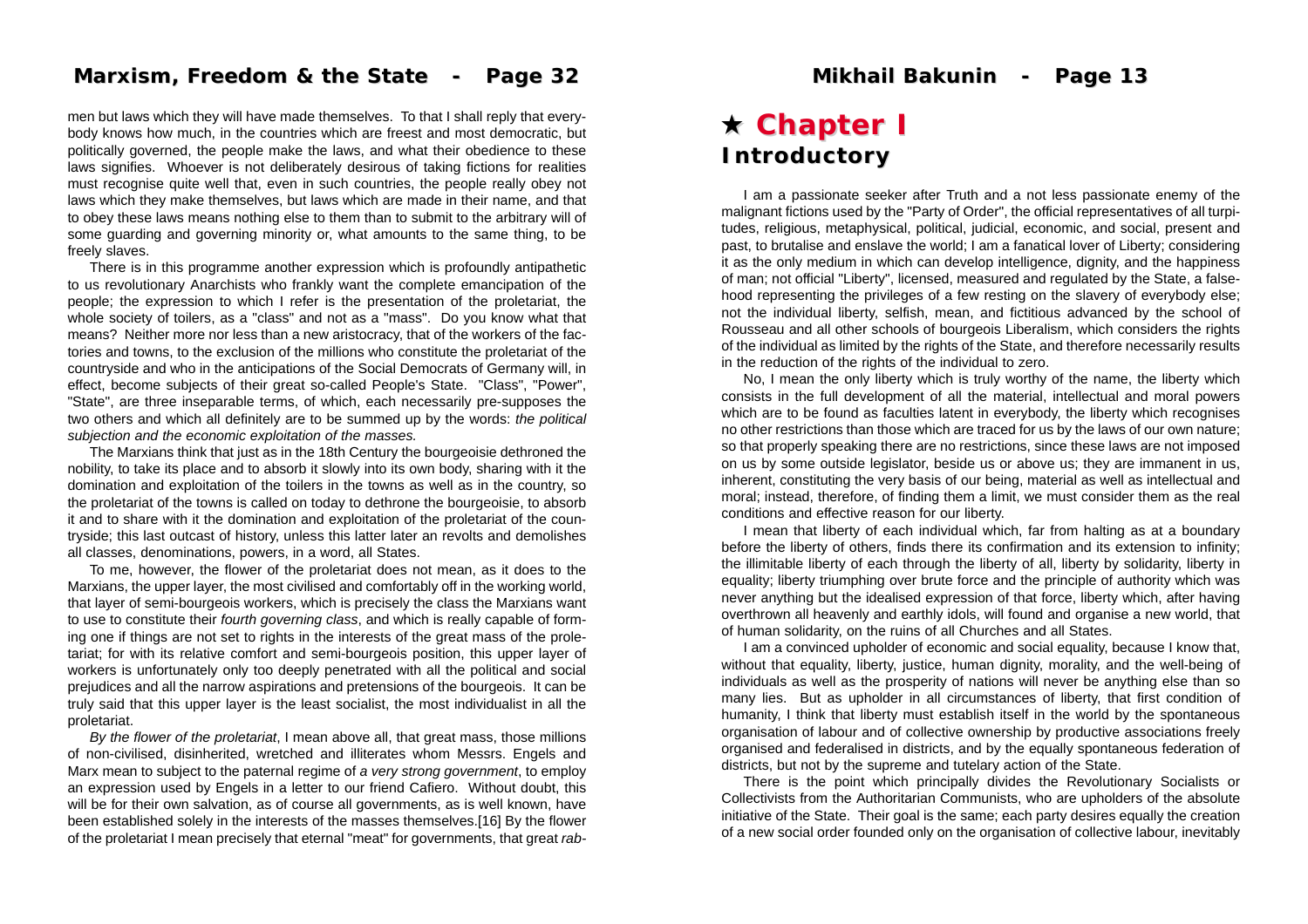### **Marxism, Freedom & the State - Page 14 Marxism, Freedom & the State - Page 14Mikhail Bakunin - Page 31 Mikhail Bakunin - Page 31**

imposed on each and everyone by the very force of things, equal economic conditions for all, and the collective appropriation of the instruments of labour. Only the Communists imagine that they will be able to get there by the development and organisation of the political power of the working-classes, and principally of the proletariat of the towns, by the help of the bourgeois Radicalism, whilst the Revolutionary Socialists, enemies of all equivocal combinations and alliances, think on the contrary that they cannot reach this goal except by the development and organisation, not of the political but of the social and consequently anti-political power of the working masses of town and country alike, including all favourably disposed persons of the upper classes, who, breaking completely with their past, would be willing to join them and fully accept their programme.

Hence, two different methods. The Communists believe they must organise the workers' forces to take possession of the political power of the State. The Revolutionary Socialists organise with a view to the destruction, or if you prefer a politer word, the liquidation of the State. The Communists are the upholders of the principle and practice of, authority; the Revolutionary Socialists have confidence only in liberty. Both equally supporters of that science which must kill superstition and replace faith, the former would wish to impose it; the latter will exert themselves to propagate it so that groups of human beings, convinced, will organise themselves and will federate spontaneously, freely, from below upwards, by their own movement and conformably to their real interests, but never after a plan traced in advance and imposed on the "ignorant masses" by some superior intellects.

The Revolutionary Socialists think that there is much more practical sense and spirit in the instinctive aspirations and in the real needs of the masses of the people than in the profound intellect of all these learned men and tutors of humanity who, after so many efforts have failed to make it happy, still presume to add their efforts. The Revolutionary Socialists think, on the contrary, that the human race has let itself long enough, too long, be governed, and that the source of its misfortunes does not lie in such or such form of government but in the very principle and fact of government, of whatever type it may be. It is, in fine, the contradiction already become historic, which exists between the Communism scientifically developed by the German school [1] and accepted in part by the American and English Socialists on the one hand, and the Proudhonism largely developed and pushed to its last consequences, on the other hand, which is accepted by the proletariat of the Latin countries.

It has equally been accepted and will continue to be still more accepted by the essentially anti-political sentiment of the Slav peoples.

viduals, however great may be their genius, who would dare to flatter themselves to be able to embrace and comprehend the infinite multitude of interests, of tendencies and actions, so diverse in each country, province, locality, trade, and of which the immense totality, united, but not made uniform, by one grand common aspiration and by some fundamental principles which have passed henceforth into the consciousness of the masses, will constitute the future social revolution?

And what is to be thought of an International Congress which in the so-called interests of this revolution, imposes on the proletariat of the whole civilised world a government invested with dictatorial power, with the inquisitorial and dictatorial rights of suspending regional federations, of proclaiming a ban against whole nations in the name of a so-called official principle, which is nothing else than Marx's own opinion, transformed by the vote of a fake majority into an absolute truth? What is to be thought of a Congress which, doubtless to render its folly still more patent, relegates to America this dictatorial governing body, after having composed it of men probably very honest, but obscure, sufficiently ignorant, and absolutely unknown to it. Our enemies the bourgeois would then be right when they laugh at our Congresses and when they claim that the International only fights old tyrannies in order to establish new ones, and that in order worthily to replace existing absurdities, it wishes to create another!

## ! **Chapter V Chapter V** *Social Revolution and the State Social Revolution and the State*

What Bismarck has done for the political and bourgeois world, Marx claims to do today [15] for the Socialist world, among the proletariat of Europe; to replace French initiative by German initiative and domination; and as, according to him and his disciples, there is no German thought more advanced than his own, he believed the moment had come to have it triumph theoretically and practically in the International. Such was the only object of the Conference which he called, together in September 1871 in London. This Marxian thought is explicitly developed in the famous Manifesto of the refugee German Communists drafted and published in 1848 by Marx and Engels. It is the theory of the emancipation of the proletariat and of the organisation of labour by the State.

Its principal point is the conquest of political power by the working class. One can understand that men as indispensable as Marx and Engels should be the partisans of a programme which, consecrating and approving political power, opens the door to all ambitions. Since there will be political power there will necessarily be subjects, got up in Republican fashion, as citizens, it is true, but who will none the less be subjects, and who as such will be forced to obey - because without obedience, there is no power possible. It will be said in answer to this that they will obey not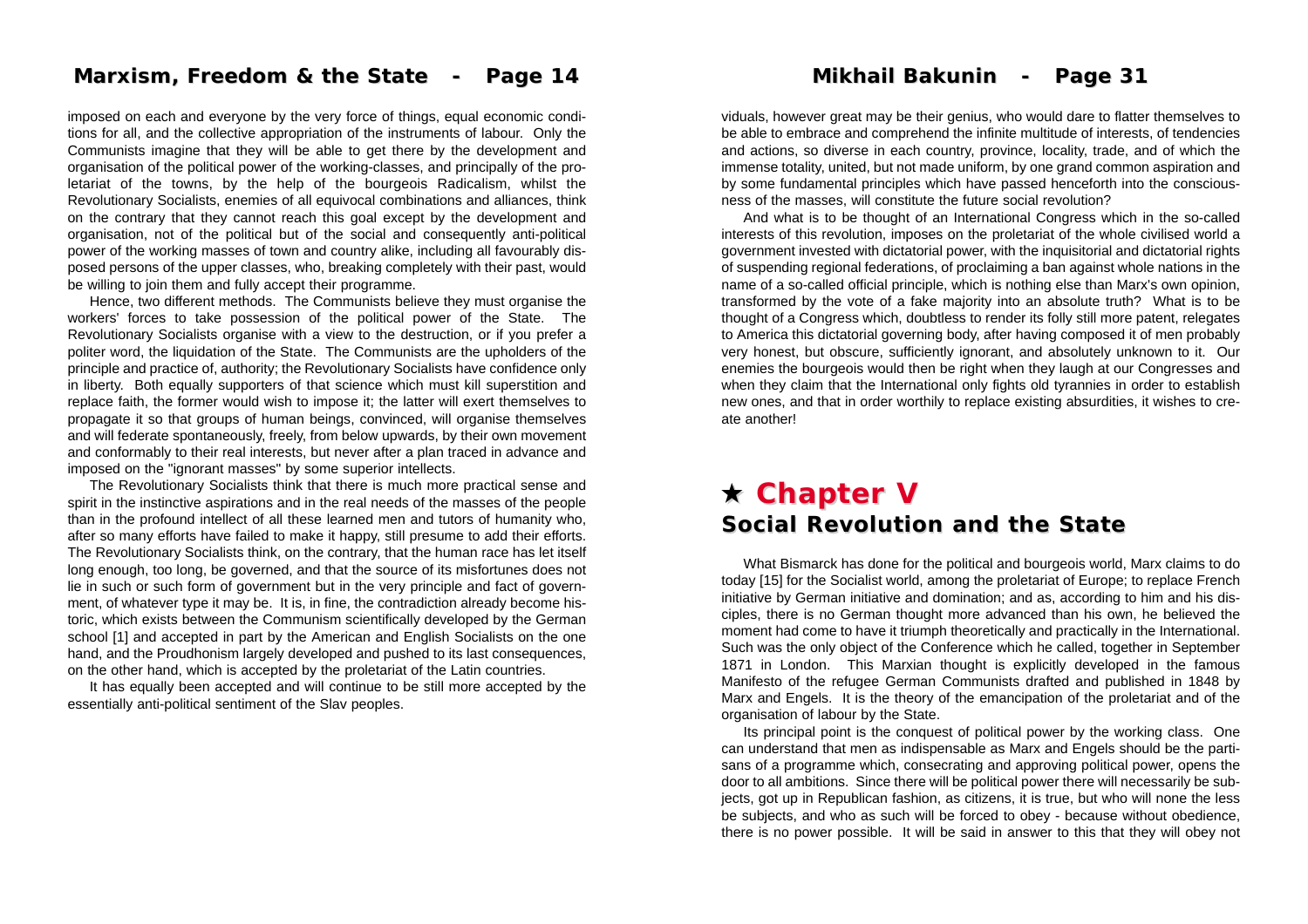## **Marxism, Freedom & the State - Page 30 Mikhail Bakunin - Page 15**

they are dreaming of the Universal State, that is to say, universal slavery like the great Emperors and Popes - the State by its very nature being a rupture of this solidarity and consequently a permanent cause of war. Neither do we understand how anybody could speak of the freedom of the proletariat or of the real deliverance of the masses in the State and by the State. State means domination, and all domination presupposes the subjection of the masses and consequently their exploitation to the profit of some minority or other.

We do not admit, even as a revolutionary transition, either National Conventions, or Constituent Assemblies, or so-called revolutionary dictatorships; because we are convinced that the revolutionary is only sincere, honest and real in the masses, and that when it is concentrated in the hands of some governing individuals, it naturally and inevitably becomes reaction.

The Marxians profess quite contrary ideas. As befits good Germans, they are worshipers of the power of the State, and necessarily also the prophets of political and social discipline, the champions of order established from above downwards, always in the name of universal suffrage and the sovereignty of the masses, to whom they reserve the happiness and honour of obeying chiefs, elected masters. The Marxians admit no other emancipation than that which they expect from their socalled People's States. They are so little the enemies of patriotism that their International, even, wears too often the colours of Pan-Germanism. Between the Marxian policy and the Bismarckian policy there no doubt exists a very appreciable difference, but between the Marxians and ourselves, there is an abyss. They are Governmentalists, we are out and out Anarchists.

Indeed, between these two tendencies no conciliation today is possible. Only the practical experience of social revolution, of great new historic experiences, the logic of events, can bring them sooner or later to a common solution; and strongly convinced of the rightness of our principle, we hope that then the Germans themselves - the workers of Germany and not their leaders - will finish by joining us in order to demolish those prisons of peoples, that are called States and to condemn politics, which indeed is nothing but the art of dominating and fleecing the masses.

At a pinch I can conceive that despots, crowned or uncrowned, could dream of the sceptre of the world; but what can be said of a friend of the proletariat, of a revolutionary who seriously claims that he desires the emancipation of the masses and who setting himself up as director and supreme arbiter of all the revolutionary movements which can burst forth in different countries, dares to dream of the subjection of the proletariat of all these countries to a single thought, hatched in his own brain.

I consider that Marx is a very serious revolutionary, if not always a very sincere one, and that he really wants to uplift the masses and I ask myself - Why it is that he does not perceive that the establishment of a universal dictatorship, whether collective or individual, of a dictatorship which would perform in some degree the task of chief engineer of the world revolution - ruling and directing the insurrectional movement of the masses in all countries as one guides a machine - that the establishment of such a dictatorship would suffice by itself alone to kill the revolution, or paralyse and pervert all the people's movements? What is the man, what is the group of indi-

## ! **Chapter II Chapter II** *Marxist Ideology Marxist Ideology*

The doctrinaire school of Socialists, or rather of German Authoritarian Communists, was founded a little before 1848, and has rendered, it must be recognised, eminent services to the cause of the proletariat not only in Germany, but in Europe. It is to them that belongs principally the great idea of an "International Workingmen's Association" and also the initiative for its first realisation. Today, [2] they are to be found at the head of the Social Democratic Labour Party in Germany, having as its organ the "Volksstaat" ["People's State"].

It is therefore a perfectly respectable school which does not prevent it from displaying a very bad disposition sometimes, and above all from taking for the bases of its theories, a principal [3] which is profoundly true when one considers it in its true light, that is to say, from the relative point of view, but which when envisaged and set down in an absolute manner as the only foundation and first source of all other principles, as is done by this school, becomes completely false.

This principle, which constitutes besides the essential basis of scientific Socialism, was for the first time scientifically formulated and developed by Karl Marx, the principal leader of the German Communist school. It forms the dominating thought of the celebrated "Communist Manifesto" which an international Committee of French, English, Belgian and German Communists assembled in London issued in 1848 under the slogan: "Proletarians of all lands, unite" This manifesto, drafted as everyone knows, by Messrs. Marx and Engels, became the basis of all the further scientific works of the school and of the popular agitation later started by Ferdinand Lassalle [4] in Germany.

This principle is the absolute opposite to that recognised by the Idealists of all schools. Whilst these latter derive all historical facts, including the development of material interests and of the different phases of the economic organisation of society, from the development of Ideas, the German Communists, on the contrary, want to see in all human history, in the most idealistic manifestations of the collective as well as the individual life of humanity, in all the intellectual, moral, religious, metaphysical, scientific, artistic, political, juridical, and social developments which have been produced in the past and continue to be produced in the present, nothing but the reflections or the necessary after-effects of the development of economic facts. Whilst the Idealists maintain that ideas dominate and produce facts, the Communists, in agreement besides with scientific Materialism say, on the contrary, that facts give birth to ideas and that these latter are never anything else but the ideal expression of accomplished facts and that among all the facts, economic and material facts, the pre-eminent facts, constitute the essential basis, the principal foundation of which all the other facts, intellectual and moral, political and social, are nothing more than the inevitable derivatives.

We, who are Materialists and Determinists, just as much as Marx himself, we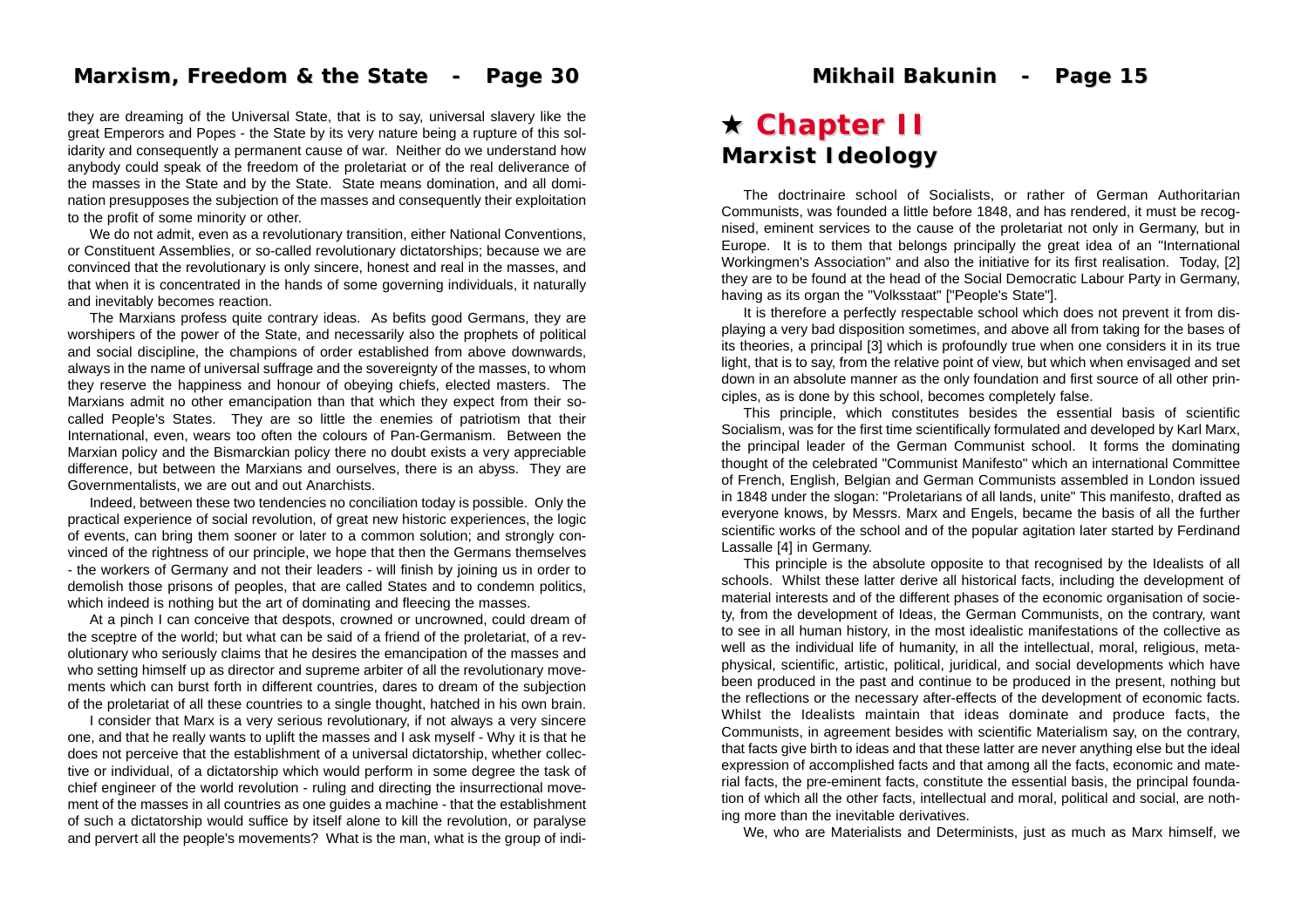### **Marxism, Freedom & the State - Page 16 Marxism, Freedom & the State - Page 16Mikhail Bakunin - Page 29 Mikhail Bakunin - Page 29**

also recognise the inevitable linking of economic and political facts in history. We recognise, indeed, the necessity, the inevitable character of all events that happen, but we do not bow before them indifferently and above all we are very careful about praising them when, by their nature, they show themselves in flagrant opposition to the supreme end of history [5] to the thoroughly human ideal that is to be found under more or less obvious forms, in the instincts, the aspirations of the people and under all the religious symbols of all epochs, because it is inherent in the human race, the most social of all the races of animals on earth. Thus this ideal, today better understood than ever, can be summed up in the words: *It is the triumph of humanity, it is the conquest and accomplishment of the full freedom and full development, material, intellectual and moral, of every individual, by the absolutely free and spontaneous organisation of economic and social solidarity as completely as possible between all human beings living on the earth.*

Everything in history that shows itself conformable to that end, from the human point of view - and we can have no other - is good; all that is contrary to it is bad. We know very well, in any case, that what we call good and bad are always, one and the other, the natural results of natural causes, and that consequently one is as inevitable as the other. But as in what is properly called Nature we recognise many necessities that we are little disposed to bless, for example the necessity of dying of hydrophobia when bitten by a mad dog, [6] in the same way, in that immediate continuation of the life of Nature, called History, we encounter many necessities which we find much more worthy of opprobrium than of benediction and which we believe we should stigmatise with all the energy of which we are capable, in the interest of our social and individual morality, although we recognise that from the moment they have been accomplished, even the most detestable historic facts have that character of inevitability which is found in all the Phenomena of Nature as well as those of history.

To make my idea clearer, I shall illustrate it by some examples. When I study the respective social and political conditions in which the Romans and the Greeks came into contact towards the decline of Antiquity, I arrive at the conclusion that the conquest and destruction by the military and civic barbarism of the Romans, of the comparatively high standard of human liberty of Greece was a logical, natural, absolutely inevitable fact. But that does not prevent me at all from taking retrospectively and very firmly, the side of Greece against Rome in that struggle, and I find that the human race gained absolutely nothing by the triumph of the Romans.

In the same way, I consider as perfectly natural, logical, and consequently inevitable fact, that Christians should have destroyed with a holy fury all the libraries of the Pagans, all the treasures of Art, and of ancient philosophy and science. [7] But it is absolutely impossible for me to grasp what advantages have resulted from it for our political and social development. I am even very much disposed to think that apart from that inevitable process of economic facts in which, if one were to believe Marx, there must be sought to the exclusion of all other considerations, the only cause of all the intellectual and moral facts which are produced in history - I say I am strongly disposed to think that this act of holy barbarity, or rather that long series of strongly centralised and very authoritarian, sanctioned, no doubt, like all despotic institutions in modern society, by universal suffrage, but subordinate nevertheless to <sup>a</sup>*very strong* government; to use the very words of Engels, the *alter ego* of Marx, the confidant of the legislator.

To what a degree of madness would not one have to be driven by ambition, or vanity, or both at once, to have been capable of conceiving the hope that one could retain the working masses of the different countries of Europe and America under the flag of the International on these conditions!

A universal State, government, dictatorship! The dream of Popes Gregory VII and Boniface VIII, of the Emperor Charles V, and of Napoleon, reproducing itself under new forms, but always with the same pretensions in the camp of Socialist Democracy! Can one imagine anything more burlesque, but also anything more revolting?

To maintain that one group of individuals, even the most intelligent and the best intentioned, are capable of becoming the thought, the soul, the guiding and unifying will of the revolutionary movement and of the economic organisation of the proletariat in all countries is such a heresy against common sense, and against the experience of history, that one asks oneself with astonishment how a man as intelligent as Marx could have conceived it.

The Pope had at least for an excuse the absolute truth which they claimed rested in their hands by the grace of the Holy Spirit and in which they were supposed to believe. Marx has not this excuse, and I shall, not insult him by thinking that he believes himself to have scientifically invented something which approaches absolute truth. But from the moment that the absolute does not exist, there cannot be any infallible dogma for the International, nor consequently any official political and economic theory, and our Congresses must never claim the role of General Church Councils, proclaiming obligatory principles for all adherents and believers. There exists only one law which is really obligatory for all members, individuals, sections and federations in the International, of which this law constitutes the true and only basis. It is, in all its extension, in all its consequences and applications - the International solidarity of the toilers in all trades and in all countries in their economic struggle against the exploiters of labour. It is in the real organisation of this solidarity, by the spontaneous organisation of the working masses and by the absolutely free federation, powerful in proportion as it will be free, of the working masses of all languages and nations, and not in their unification by decrees and under the rod of any government whatever, that there resides the real and living unity of the International. That from this ever-broader organisation of the militant solidarity of the proletariat against bourgeois exploitation there must issue, and in fact there does arise, the political struggle of the proletariat against the bourgeoisie; who can doubt? The Marxians and ourselves are unanimous on this point. But immediately there presents itself the question which separates us so profoundly from the Marxians.

We think that the necessarily revolutionary policy of the proletariat must have for its immediate and only object the destruction of States. We do not understand that anyone could speak of international solidarity when they want to keep States - unless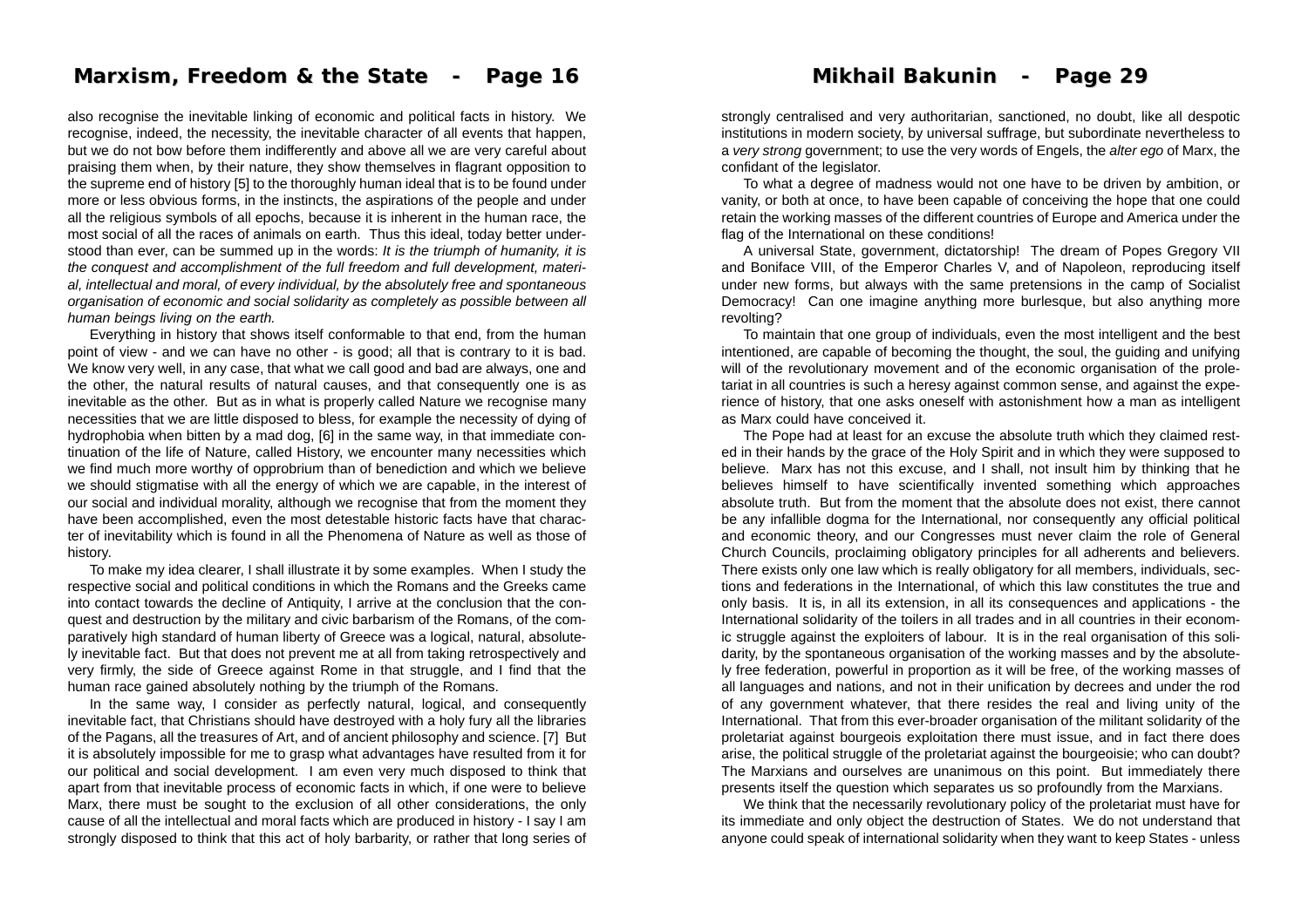## **Marxism, Freedom & the State - Page 28** Mikhail Bakunin - Page 17

tion of the proletariat of all other countries; the result is that he finds himself in complete conflict with himself. As a German patriot, he wants the greatness and power, that is to say, the domination of Germany; but as a Socialist of the International he must wish for the emancipation of all the peoples of the world. How can this contradiction be resolved?

There is only one way, that is to proclaim, after he has persuaded himself of it, of course, that the greatness and power of Germany as a State, is a supreme condition of the emancipation of the whole world, that the national and political triumph of Germany, is the triumph of humanity, and that all that is contrary to the advent of this great new omnivorous power is the enemy of humanity. This conviction once established, it is not only permitted, but it is commanded by the most sacred of causes, to make the International, including all the Federations of other countries, serve as a very powerful, convenient, above all, popular means for the setting up of the great Pan-German State. And that is precisely what Marx tried to do, as much by the deliberations of the Conference he called at London in 1871 as by the resolutions voted by his German and French friends at the Hague Congress. If he did not succeed better, it is assuredly not for lack of very great efforts and much skill on his part, but probably because the fundamental idea which inspires him is false and its realization is impossible.

One cannot commit a greater mistake than to ask either of a thing or of an institution, or of a man mole than they can give. By demanding more from them one demoralises, impedes, perverts and kills them. The International in a short time produced great results. It organised and it will organise every day in a more formidable manner still, the proletariat for the economic struggle. Is that a reason to hope that one can use it as an instrument for the political struggle? Marx, because he thought so, very nearly killed the International, by his criminal attempt at The Hague. It is the story of the goose with the golden eggs. At the summons to the economic struggle masses of workers of different countries hastened along to range themselves under the flag of the International, and Marx imagined that the masses would stay under it - what do I say? - that they would hasten along in still more formidable numbers, when he, a new Moses, had inscribed the maxims of his political decalogue on our flag in the official and binding programme of the International.

There his mistake lay. The masses, without distinction of degree of culture, religious beliefs, country and speech, had understood the language of the International when it spoke to them of their poverty, their sufferings and their slavery under the yoke of Capitalism and exploiting private ownership; they understood it when it demonstrated to them the necessity of uniting their efforts in a great solid, common struggle. But here they were being talked to about a very learned and above all very authoritarian political programme, which, in the name of their own salvation, was attempting, in that very International which was to organise their emancipation by their own efforts, to impose on them a dictatorial government, provisional, no doubt, but, meanwhile, completely arbitrary and directed by a head extraordinarily filled with brains.

Marx's programme is a complete fabric of political and economic institutions

barbarous acts and crimes which the first Christians, divinely inspired, committed against the human spirit, was one of the principal causes of the intellectual and moral degradation and consequently also of the political and social enslavement which filled that long series of baneful centuries called the Middle Ages. Be sure of this, that if the first Christians had not destroyed the libraries, Museums, and Temples of antiquity, we should not have been condemned today to fight the mass of horrible and shameful absurdities, which still obstruct men's brains to such a degree as to make us doubt sometimes the possibility of a more human future.

Following on with the same order of protests against facts which have happened in history and of which consequently I myself recognise the inevitable character, I pause before the splendour of the Italian Republics and before the magnificent awakening of human genius in the epoch of the Renaissance. Then I see approaching the two evil geniuses, as ancient as history itself, the two boa constrictors which up till now have devoured everything human and beautiful that history has produced. They are called the Church and the State, the *Papacy and the Empire*. Eternal evils and inseparable allies, I see them become reconciled, embrace each other and together devour and stifle and crush that unfortunate and too beautiful Italy, condemn her to three centuries of death. Well, again I find all that very natural, logical, inevitable, but nevertheless abominable, and I curse both Pope and Emperor at the same time.

Let us pass on to France. After a struggle which lasted a century Catholicism, supported by the State, finally triumphed there over Protestantism. Well, do I not still find in France today some politicians or historians of the fatalist school and who, calling themselves Revolutionaries, consider this victory of Catholicism - a bloody and inhuman victory if ever there was one - as a veritable triumph for the Revolution? Catholicism, they maintain, was then the State, democracy, whilst Protestantism represented the revolt of the aristocracy against the State and consequently against democracy. It is with sophisms like that - completely identical besides with the Marxian sophisms, which, also, consider the triumphs of the State as those of Social Democracy - it is with these absurdities, as disgusting as revolting, that the mind and moral sense of the masses is perverted, habituating them to consider their bloodthirsty exploiters, their age-long enemies, their tyrants, the masters and the servants of the State, as the organs, representatives, heroes, devoted servants of their emancipation.

It is a thousand times right to say that Protestantism then, not as Calvinist theology, but as an energetic and armed protest, represented revolt, liberty, humanity, the destruction of the State; whilst Catholicism was public order, authority, divine law, the salvation of the State by the Church and the Church by the State, the condemnation of human society to a boundless and endless slavery.

Whilst recognising the inevitability of the accomplished fact, I do not hesitate to say that the triumph of Catholicism in France in the sixteenth and seventeenth centuries was a great misfortune for the whole human race, and that the massacre of Saint Bartholomew, as well as the Revocation of the Edict of Nantes, were facts as disastrous for France herself as were lately the defeat and massacre of the people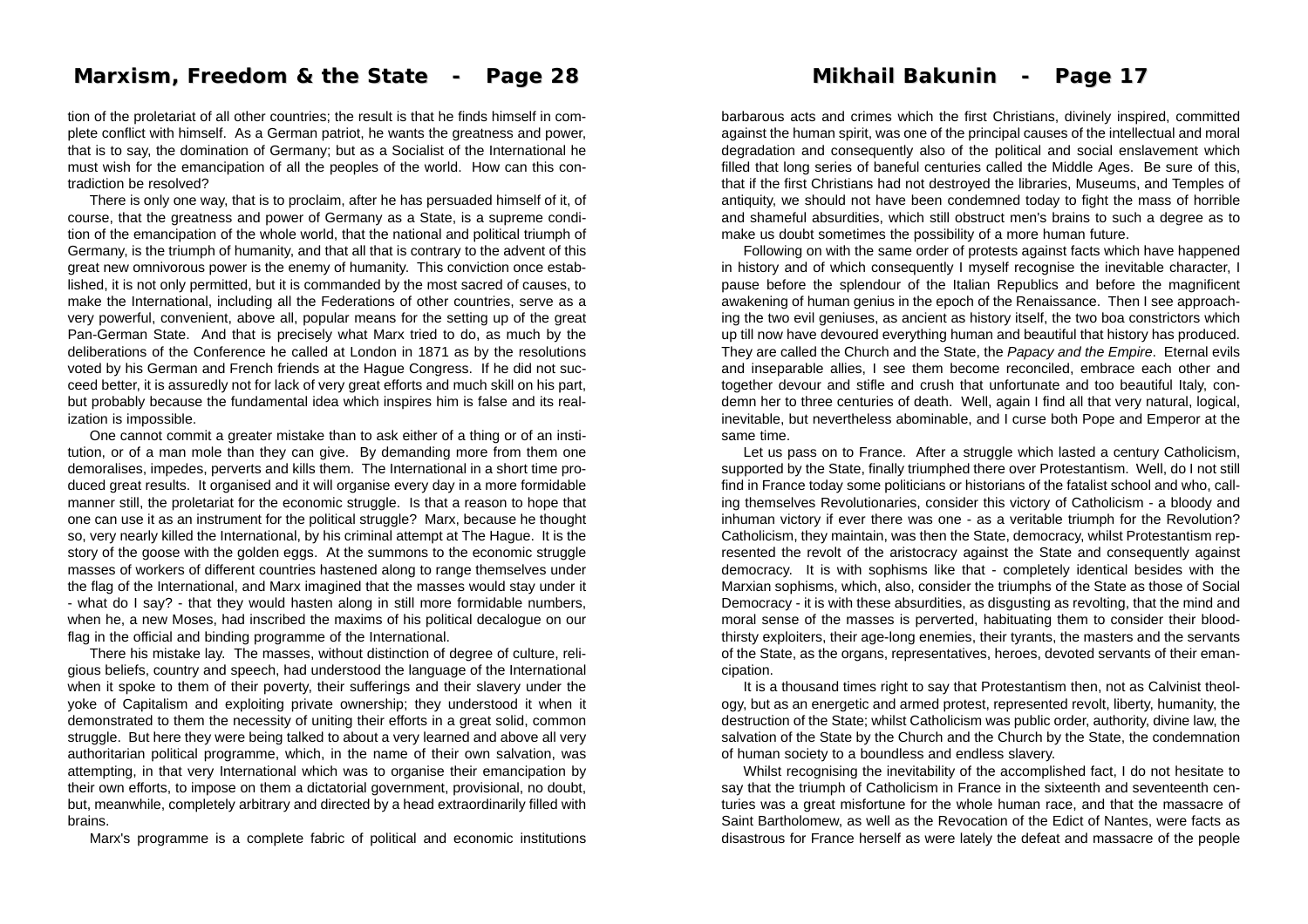## **Marxism, Freedom & the State - Page 18** Mikhail Bakunin - Page 27

of Paris in the Commune. I have actually heard very intelligent and very estimable Frenchmen explain this defeat of Protestantism in France by the essentially revolutionary nature of the French people. "Protestantism," they said, "was only a semirevolution; we needed a complete revolution; it is for that reason that the French nation did not wish, and was not able to stop at the Reformation. It preferred to remain Catholic till the moment when it could proclaim Atheism; and it is because of that that it bore with such a perfect and Christian resignation both the horrors of Saint Bartholomew and those not less abominable of the executors of the Revocation of the Edict of Nantes."

These estimable patriots do not seem to want to consider one thing. It is that a people, who under whatsoever pretext it may be, suffers tyranny, necessarily loses at length the salutary habit of revolt and even the very instinct of revolt. It loses the feeling for liberty, and once a people has lost all that, it necessarily becomes not only by its outer conditions, but in itself, in the very essence of its being, a people of slaves. It was because Protestantism was defeated in France that the French people lost, or rather, never acquired, the custom of liberty. It is because this tradition and this custom are lacking in it that it has not today what we call *political consciousness*, and it is because it is lacking in this consciousness that all the revolutions it has made up to now have not been able to give it or secure it political liberty. With the exception of its great revolutionary days, which are its festival days, the French people remain today as yesterday, a people of slaves.

## ! **Chapter III Chapter III** *The State and Marxism*

All work to be performed in the employ and pay of the State - such is the fundamental principle of Authoritarian Communism, of State Socialism. The State having become sole proprietor - at the end of a certain period of transition which will be necessary to let society pass without too great political and economic shocks from the present organisation of bourgeois privilege to the future organisation of the official equality of all - the State will be also the only Capitalist, banker, money-lender, organiser, director of all national labour and distributor of its products. Such is the ideal, the fundamental principle of modern Communism.

Enunciated for the first time by Babeuf, [8] towards the close of the Great French Revolution, with all the array of antique civism and revolutionary violence, which constituted the character of the epoch, it was recast and reproduced in miniature, about forty-five years later by Louis Blanc [9] in his tiny pamphlet on *The Organisation of Labour*, in which that estimable citizen, much less revolutionary, and much more indulgent towards bourgeois weaknesses than was Babeuf, tried to gild and sweeten the pill so that the bourgeois could swallow it without suspecting that they were

against the masses, who, tired of believing, hoping, submitting and obeying always, rise in revolt.

Marx's Communist idea comes to light in all his writings; it is also manifest in the motions put forward by the General Council of the International Workingmen's Association, situated in London, at the Congress of Basel in 1869, as well as by the proposals which he had intended to present to the Congress which was to take place in September, 1870, but which had to be suspended because of the Franco-German War. As a member of the General Council in London and as corresponding Secretary for Germany, Marx enjoys in this Council, as is well known, a great and it must be admitted, legitimate influence, so that it can be taken for certain that of the motions put to the Congress by the Council, several are principally derived from the system and the collaboration of Marx. It was in this way that the English citizen Lucraft, a member of the General Council, put forward at the Congress of Basel the idea that all the land in a country should become the property of the State, and that the cultivation of this land should be directed and administered by State officials, "Which," he added, "will only be possible in a democratic and Socialist State, in which the people will have to watch carefully over the good administration of the national land by the State."

This cult of the State is, in general, the principal characteristic of German Socialism. Lassalle, the greatest Socialist agitator and the true founder of the practical Socialist movement in Germany was steeped in it. He saw no salvation for the workers except in the power of the State; of which the workers should possess themselves, according to him, by means of universal suffrage.

## ! **Chapter IV Chapter IV** *Internationalism and the State Internationalism and the State*

Let us consider the real, national policy of Marx himself. Like Bismarck, he is a German patriot. He desires the greatness and power of Germany as a State. No one anyway will count it a crime in him to love his country and his people; and since he is so profoundly convinced that the State is the condition *sine qua non* of the prosperity of the one and the emancipation of the other, it will be found natural that he should desire to see Germany organized into a very large and very powerful State, since weak and small States always run the risk of seeing themselves swallowed up. Consequently Marx as a clear-sighted and ardent patriot, must wish for the greatness and strength of Germany as a State.

But, on the other hand, Marx is a celebrated Socialist and, what is more, one of the principal initiators of the International. He does not content himself with working for the emancipation of the proletariat of Germany alone; he feels himself in honour bound, and he considers it as his duty, to work at the same time for the emancipa-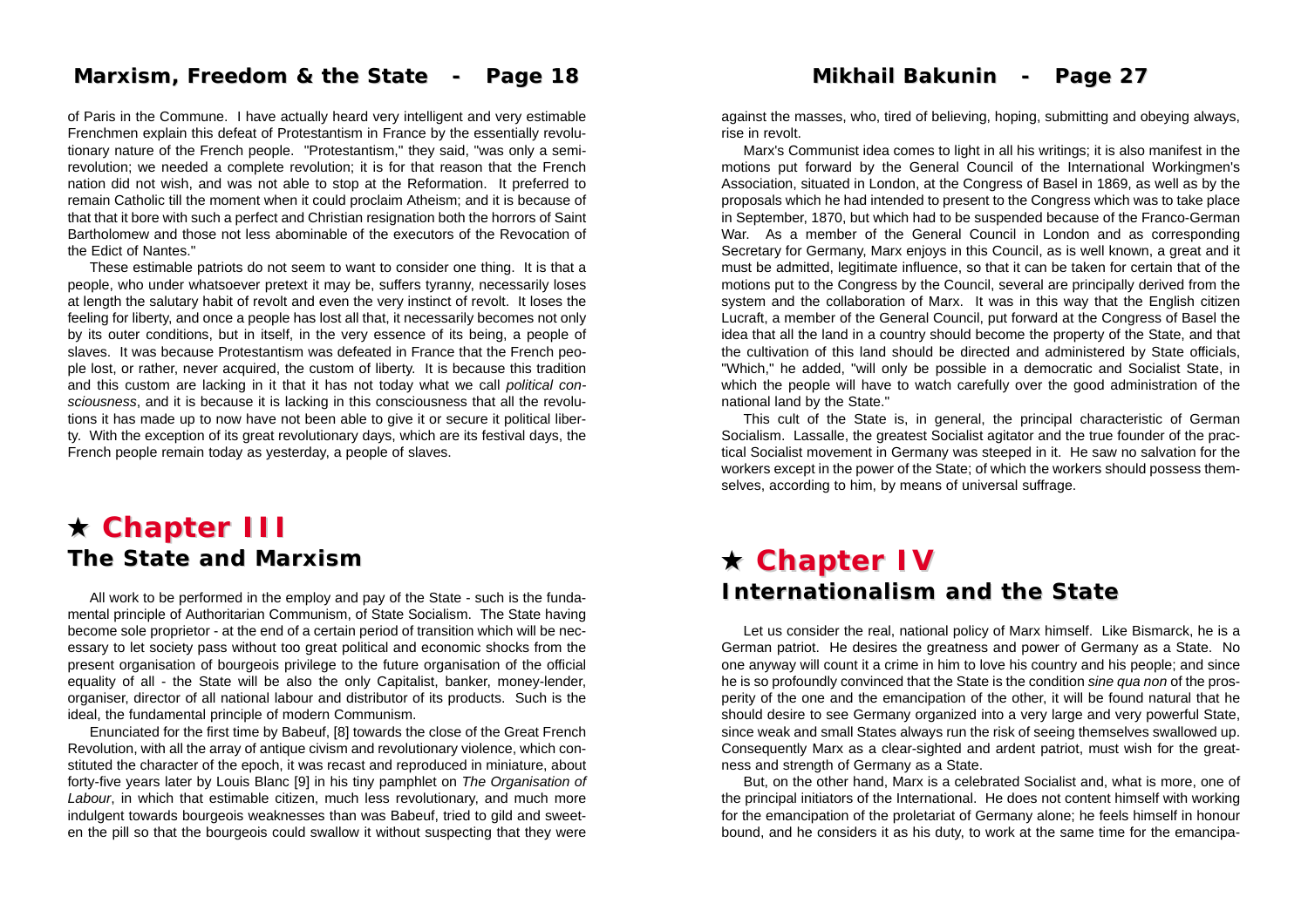### **Marxism, Freedom & the State - Page 26 Marxism, Freedom & the State - Page 26Mikhail Bakunin - Page 19 Mikhail Bakunin - Page 19**

"The masses," a man says to himself, "recognising their incapacity to govern on their own account, have elected me their chief. By that act they have publicly proclaimed their inferiority and my superiority. Among this crowd of men, recognising hardly any equals of myself, I am alone capable of directing public affairs. The people have need of me; they cannot do without my services, while I, on the contrary, can get along all right by myself: they, therefore, must obey me for their own security, and in condescending to command them, I am doing them a good turn."

Is not there something in all that to make a man lose his head and his heart as well, and become mad with pride? It is thus that power and the habit of command become for even the most intelligent and virtuous men, a source of aberration, both intellectual and moral.

But in the People's State of Marx, there will be, we are told, no privileged class at all. All will be equal, not only from the juridical and political point of view, but from the economic point of view. At least that is what is promised, though I doubt very much, considering the manner in which it is being tackled and the course it is desired to follow, whether that promise could ever be kept. There will therefore be no longer any privileged class, but there will be a government and, note this well, an extremely complex government, which will not content itself with governing and administering the masses politically, as all governments do today, but which will also administer them economically, concentrating in its own hands the production and the just division of wealth, the cultivation of land, the establishment and development of factories, the organisation and direction of commerce, finally the application of capital to production by the only banker, the State. All that will demand an immense knowledge and many "heads overflowing with brains" [13] in this government. It will be the reign of *scientific intelligence*, the most aristocratic, despotic, arrogant and contemptuous of all regimes. There will be a new class; a new hierarchy of real and pretended scientists and scholars, and the world will be divided into a minority ruling in the name of knowledge and an immense ignorant majority. [14] And then, woe betide the mass of ignorant ones!

Such a regime will not fail to arouse very considerable discontent in this mass and in order to keep it in check the enlightenment and liberating government of Marx will have need of a not less considerable armed force. For the government must be strong, says Engels, to maintain order among these millions of illiterates whose brutal uprising would be capable of destroying and overthrowing everything, even a government directed by heads overflowing with brains.

You can see quite well that behind all the democratic and socialistic phrases and promises of Marx's programme, there is to be found in his State all that constitutes the true despotic and brutal nature of all States, whatever may be the form of their government and that in the final reckoning, the People's State so strongly commended by Marx, and the aristocratic-monarchic State, maintained with as much cleverness as power by Bismarck, are completely identical by the nature of their objective at home as well as in foreign affairs. In foreign affairs it is the same deployment of military force, that is to say, conquest; and in home affairs it is the same employment of this armed force, the last argument of all threatened political powers

taking a poison which would kill them. But the bourgeois were not deceived, and returning brutality for politeness, they expelled Louis Blanc from France. In spite of that, with a constancy which one must admire, he remained alone in faithfulness to his economic system and continued to believe that the whole future was contained in his little pamphlet on the organisation of Labour.

The Communist idea later passed into more serious hands. Karl Marx, the undisputed chief of the Socialist Party in Germany - a great intellect armed with a profound knowledge, whose entire life, one can say it without flattering, has been devoted exclusively to the greatest cause which exists today, the emancipation of labour and of the toilers - Karl Marx who is indisputably also, if not the only, at least one of the principal founders of the International Workingmen's Association, made the development of the Communist idea the object of a serious work. His great work, Capital, is not in the least a fantasy, an "a priori" conception, hatched out in a single day in the head of a young man more or less ignorant of economic conditions and of the actual system of production. It is founded on a very extensive, very detailed knowledge and a very profound analysis of this system and of its conditions. Karl Marx is a man of immense statistical and economic knowledge. His work on Capital, though unfortunately bristling with formulas and metaphysical subtleties which render it unapproachable for the great mass of readers, is in the highest degree a scientific or realist work: in the sense that it absolutely excludes any other logic than that of the facts.

Living for very nearly thirty years, almost exclusively among German workers, refugees like himself and surrounded by more or less intelligent friends and disciples belonging by birth and relationship to the bourgeois world, Marx naturally has managed to form a Communist school, or a sort of little Communist Church, composed of fervent adepts and spread all over Germany. This Church, restricted though it may be on the score of numbers, is skilfully organised, and thanks to its numerous connections with working-class organisations in all the principal places in Germany, it has already become a power. [10] Karl Marx naturally enjoys an almost supreme authority in this Church, and to do him justice, it must be admitted that he knows how to govern this little army of fanatical adherents in such a way as always to enhance his prestige and power over the imagination of the workers of Germany.

Marx is not only a learned Socialist, he is also a very clever Politician and an ardent patriot. Like Bismarck, though by somewhat different means, and like many other of his compatriots, Socialists or not, he wants the establishment of a great Germanic State for the glory of the German people and for the happiness and the voluntary, or enforced civilization of the world.

The policy of Bismarck is that of the present; the policy of Marx, who considers himself at least as his successor, and his continuator, is that of the future. And when I say that Marx considers himself the continuator of Bismarck, I am far from calumniating Marx. If he did not consider himself as such, he would not have permitted Engels, the confidant of all his thoughts, to write that Bismarck serves the cause of Social Revolution. He serves it now in his own way; Marx will serve it later, in another manner. That is the sense in which he will be later, the continuator, as today he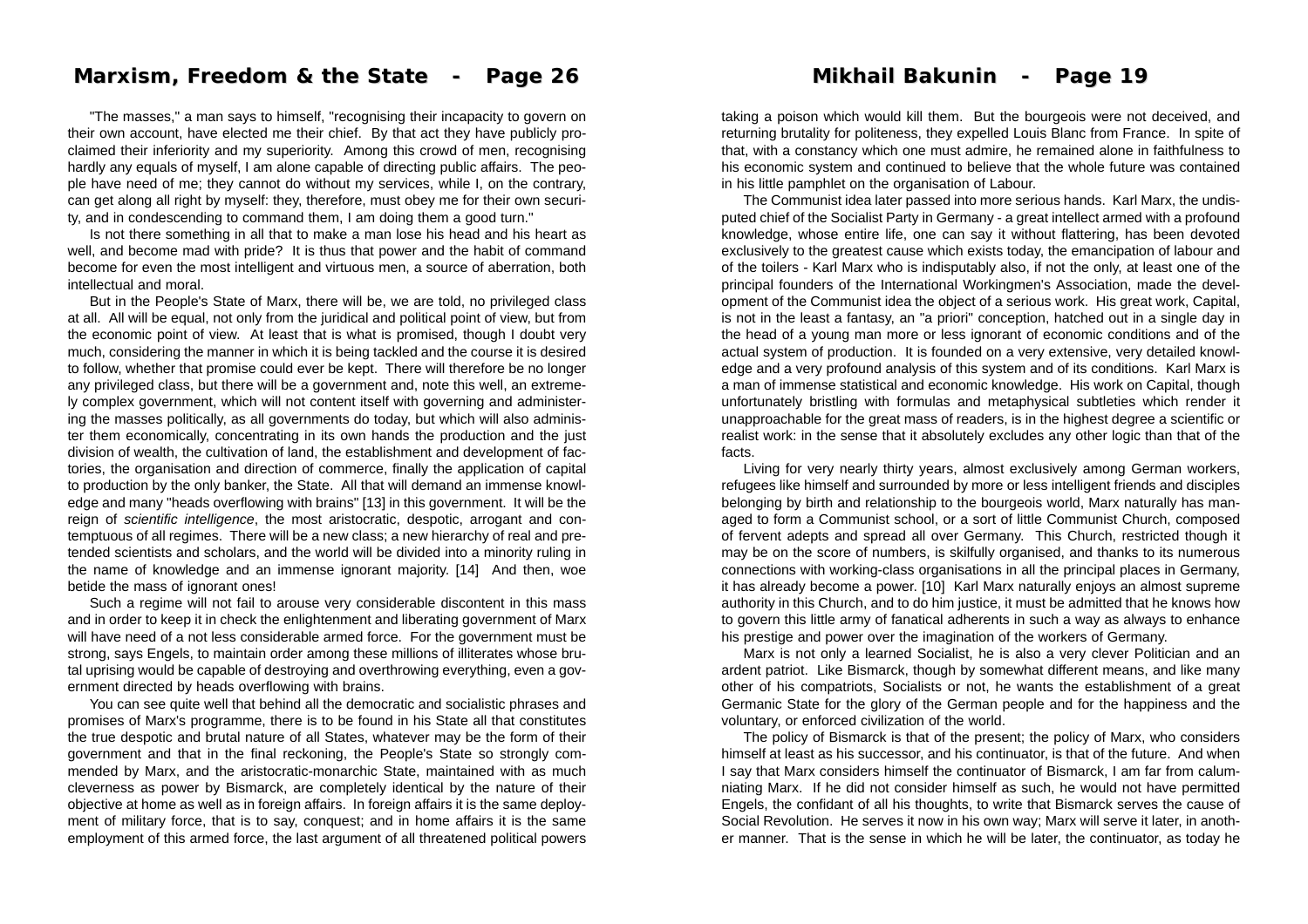is the admirer of the policy of Bismarck.

Now let us examine the particular character of Marx's policy, let us ascertain the essential points on which it is to be separated from the Bismarckian policy. The principal point, and, one might say, the only one, is this: Marx is a democrat, an Authoritarian Socialist, and a Republican; Bismarck is an out and out Pomeranian, aristocratic, monarchical Junker. The difference is therefore very great, very serious, and both sides are sincere in this difference. On this point, there is no possible understanding or reconciliation possible between Bismarck and Marx. Even apart from the numerous irrevocable pledges that Marx throughout his life, has given to the cause of Socialist democracy, his very position and his ambitions give a positive guarantee on this issue. In a monarchy, however Liberal it might be, or even cannot be any place, any role for Marx, and so much the more so in the Prussian Germanic Empire founded by Bismarck, with a bugbear of an Emperor, militarist and bigoted, as chief and with all the barons and bureaucrats of Germany for guardians. Before he can arrive at power, Marx will have to sweep all that away.

Therefore he is forced to be Revolutionary. That is what separates Marx from Bismarck - -the form and the conditions of Government. One is an out and out aristocrat and monarchist; and in a Conservative Republic like that of France under Thiers [11], there the other is an out and out democrat and republican, and, into the bargain, a Socialist democrat and a Socialist republican.

Let us see now what unites them. *It is the out and out cult of the State*. I have no need to prove it in the case of Bismarck, the proofs are there. From head to foot he is a State's man and nothing but a State's man. But neither do I believe that I shall have need of too great efforts to prove that it is the same with Marx. He loves government to such a degree that he even wanted to institute one in the International Workingmen's Association; and he worships power so much that he wanted to impose and still means today to impose his dictatorship on us. It seems to me that that is sufficient to characterise his personal attitude. But his Socialist and political programme is a very faithful expression of it. The supreme objective of all his efforts, as is proclaimed to us by the fundamental statutes of his party in Germany, is the establishment of the great People's State (Volksstaat).

But whoever says State, necessarily says a particular limited State, doubtless comprising, if it is very large, many different peoples and countries, but excluding still more. For unless he is dreaming of the Universal State as did Napoleon and the Emperor Charles the Fifth, or as the Papacy dreamed of the Universal Church, Marx, in spite of all the international ambition which devours him today, will have, when the hour of the realisation of his dreams has sounded for him - if it ever does sound - he will have to content himself with governing a single State and not several States at once. Consequently, who ever says State says, *<sup>a</sup>* State, and whoever says *<sup>a</sup>* State affirms by that the existence of *several* States, and whoever says several States, immediately says: competition, jealousy, truceless and endless war. The simplest logic as well as all history bears witness to it.

Any State, under pain of perishing and seeing itself devoured by neighbouring States, must tend towards complete power, and, having become powerful, it must flattering their fleeting passions, which may sometimes be very bad, and most often deceiving them.

It is true that the most imperfect republic is a thousand times better than the most enlightened monarchy, for at least in the republic there are moments when, though always exploited, the people are not oppressed, while in monarchies they are never anything else. And then the democratic regime trains the masses little by little in public life, which the monarchy never does. But whilst giving the preference to the republic we are nevertheless forced to recognise and proclaim that whatever may be the form of government, whilst human society remains divided into different classes because of the hereditary inequality of occupations, wealth, education, and privileges, there will always be minority government and the inevitable exploitation of the majority by that minority.

The State is nothing else but this domination and exploitation regularised and systematised. We shall attempt to demonstrate it by examining the consequence of the government of the masses of the people by a minority, at first as intelligent and as devoted as you like, in an ideal State, founded on a free contract.

Suppose the government to be confined only to the best citizens. At first these citizens are privileged not by right, but by fact. They have been elected by the people because they are the most intelligent, clever, wise, and courageous and devoted. Taken from the mass of the citizens, who are regarded as all equal, they do not yet form a class apart, but a group of men privileged only by nature and for that very reason singled out for election by the people. Their number is necessarily very limited, for in all times and countries the number of men endowed with qualities so remarkable that they automatically command the unanimous respect of a nation is, as experience teaches us, very small. Therefore, under pain of making a bad choice, the people will be always forced to choose its rulers from amongst them.

Here, then, is society divided into two categories, if not yet to say two classes, of which one, composed of the immense majority of the citizens, submits freely to the government of its elected leaders, the other, formed of a small number of privileged natures, recognised and accepted as such by the people, and charged by them to govern them. Dependent on popular election, they are at first distinguished from the mass of the citizens only by the very qualities which recommended them to their choice and are naturally, the most devoted and useful of all. They do not yet assume to themselves any privilege, any particular right, except that of exercising, insofar as the people wish it, the special functions with which they have been charged. For the rest, by their manner of life, by the conditions and means of their existence, they do not separate themselves in any way from all the others, so that a perfect equality continues to reign among all. Can this equality be long maintained? We claim that it cannot and nothing is easier to prove it.

Nothing is more dangerous for man's private morality than the habit of command. The best man, the most intelligent, disinterested, generous, pure, will infallibly and always be spoiled at this trade. Two sentiments inherent in power never fail to produce this demoralisation; they are: contempt for the masses and the overestimation of one's own merits.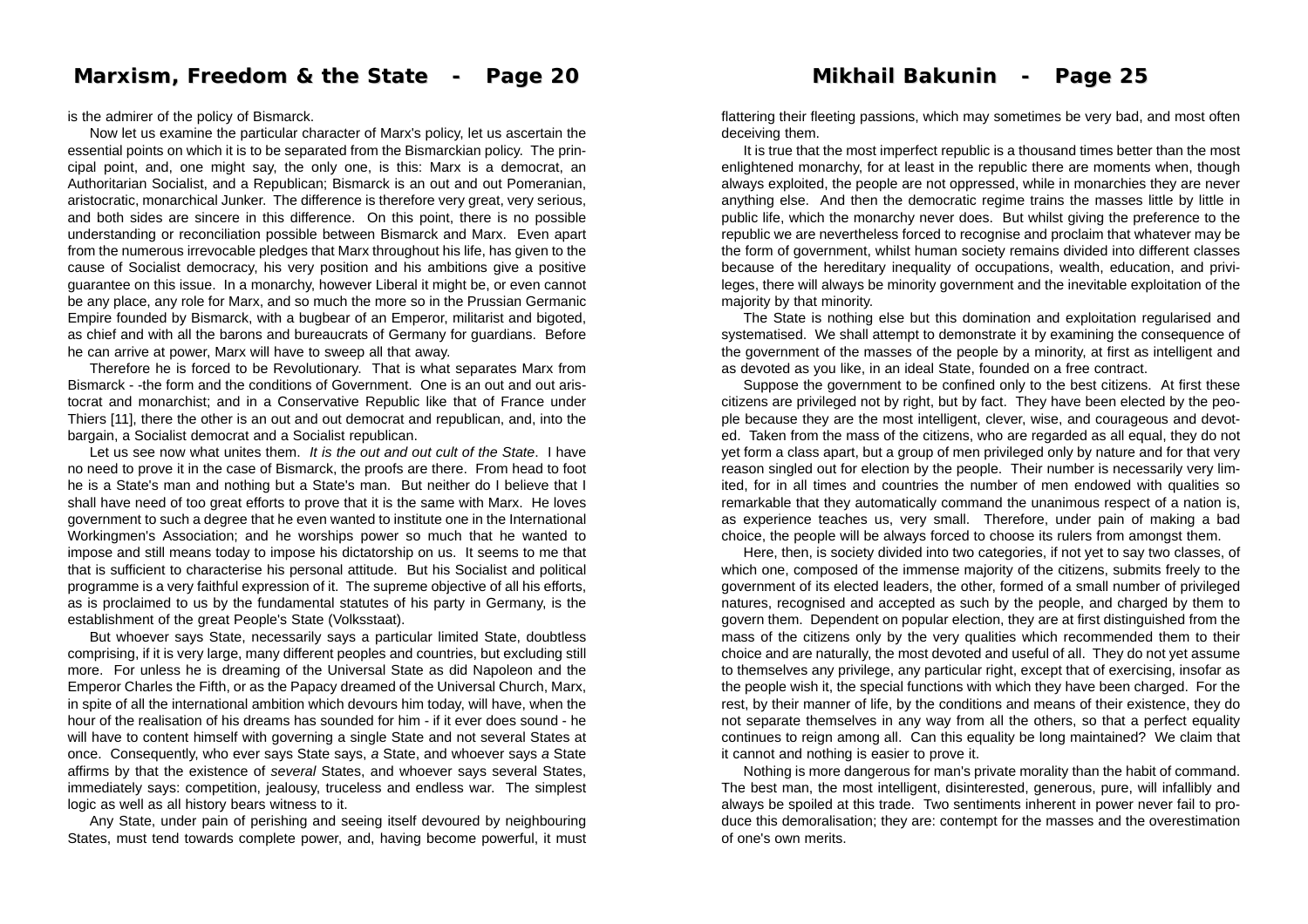social question will have to be put. A worker who does not find work or who is dissatisfied with the wages offered by the capitalist can always, if need be, emigrate to the far West to clear there some wild and unoccupied land. [12]

This possibility always remaining open as a last resort to all American workers, naturally keeps wages at a level, and gives to every individual independence, unknown in Europe. Such is the advantage, but here is the disadvantage. As cheapness of the products of industry is achieved in great part by cheapness of labour, the American manufacturers for most of the time are not in a condition to compete against the manufacturers of Europe - from which there results, for the industry of the Northern States, the necessity for a protectionist tariff. But that has a result, firstly to create a host of artificial industries and above all to oppress and ruin the non-manufacturing Southern States and make them want secession; finally to crowd together into cities like New York, Philadelphia, Boston and many others, proletarian working masses who, little by little, are beginning to find themselves already in a situation analogous to that of the workers in the great manufacturing States of Europe. And we see, in effect the social question already being posed in the Northern States, just as it was posed long before in our countries.

And there too, the self-government of the masses, in spite of all the display of the people's omnipotence, remains most of the time in a state of fiction. In reality, it is minorities which govern. The so-called Democratic Party, up to the time of the Civil War to emancipate the slaves, were the out and out partisans of slavery and of the ferocious oligarchy of the planters, demagogues without faith or conscience, capable of sacrificing everything to their greed and evil-minded ambition, and who, by their detestable influence and actions, exercised almost unhindered, for nearly fifty years continuously, have greatly contributed to deprave the political morality of North America.

The Republican Party, though really intelligent and generous, is still and always a minority, and whatever the sincerity of this party of liberation, however great and generous the principles it professes, do not let us hope that, in power, it will renounce this exclusive position of a governing minority to merge into the mass of the nation so that the self-government of the people shall finally become a reality. For that there will be necessary a revolution far more profound than all those which hitherto have shaken the Old and New Worlds.

In Switzerland, in spite of all the democratic revolutions that have taken place there, it is still always the class in comfortable circumstances, the bourgeoisie, that is to say, the class privileged by wealth, leisure, and education, which governs. The sovereignty of the people - a word which, anyway, we detest because in our eyes, all sovereignty is detestable - the government of the people by themselves is likewise a fiction. The people is sovereign in law, not in fact, for necessarily absorbed by their daily labour, which leaves them no leisure, and if not completely ignorant, at least very inferior in education to the bourgeoisie, they are forced to place in the hands of the latter their supposed sovereignty. The sole advantage which they get out of it in Switzerland, as in the United States, is that ambitious minorities, the political classes, cannot arrive at power otherwise than by paying court to the people, embark on a career of conquest, so that it shall not be itself conquered; for two powers similar and at the same time foreign to each other could not co-exist without trying to destroy each other. Whoever says conquest, says conquered peoples, enslaved and in bondage, under whatever form or name it may be.

It is in the nature of the State to break the solidarity of the human race and, as it were, to deny humanity. The State cannot preserve itself as such in its integrity and in all its strength except it sets itself up as supreme and absolute be-all and end-all, at least for its own citizens, or to speak more frankly, for its own subjects, not being able to impose itself as such on the citizens of other States unconquered by it. From that there inevitably results a break with human, considered as universal, morality and with universal reason, by the birth of State morality and reasons of State. The principle of political or State morality is very simple. The State, being the supreme objective, everything that is favourable to the development of its power is good; all that is contrary to it, even if it were the most humane thing in the world, is bad. This morality is called *Patriotism*. The International is the negation of patriotism and consequently the negation of the State. If therefore Marx and his friends of the German Socialist Democratic Party should succeed in introducing the State principle into our programme, they would kill the International.

The State, for its own preservation, must necessarily be powerful as regards foreign affairs; but if it is so as regards foreign affairs, it will infallibly be so as regards home affairs. Every State, having to let itself be inspired and directed by some particular morality, conformable to the particular conditions of its existence, by a morality which is a restriction and consequently a negation of human and universal morality, must keep watch that all its subjects, in their thoughts and above all in their acts, are inspired also only by the principles of this patriotic or particular morality, and that they remain deaf to the teachings of pure or universally human morality. From that there results the necessity for a State censorship; too great liberty of thought and opinions being, as Marx considers, very reasonably too from his eminently political point of view, incompatible with that unanimity of adherence demanded by the security of the State. That that in reality is Marx's opinion is sufficiently proved by the attempts which he made to introduce censorship into the International, under plausible pretexts, and covering it with a mask.

But however vigilant this censorship may be, even if the State were to take into its own hands exclusively education and all the instruction of the people, as Mazzini wished to do, and as Marx wishes to do today the State can never be sure that prohibited and dangerous thoughts may not slip in and be smuggled somehow into the consciousness of the population that it governs. Forbidden fruit has such an attraction for men, and the demon of revolt, that eternal enemy of the State, awakens so easily in their hearts when they are not sufficiently stupefied, that neither this education nor this instruction, nor even the censorship, sufficiently guarantee the tranquillity of the State. It must still have a police, devoted agents who watch over and direct, secretly and unobtrusively, the current of the peoples' opinions and passions. We have seen that Marx himself is so convinced of this necessity, that he believed he should fill with his secret agents all the regions of the International and above all,